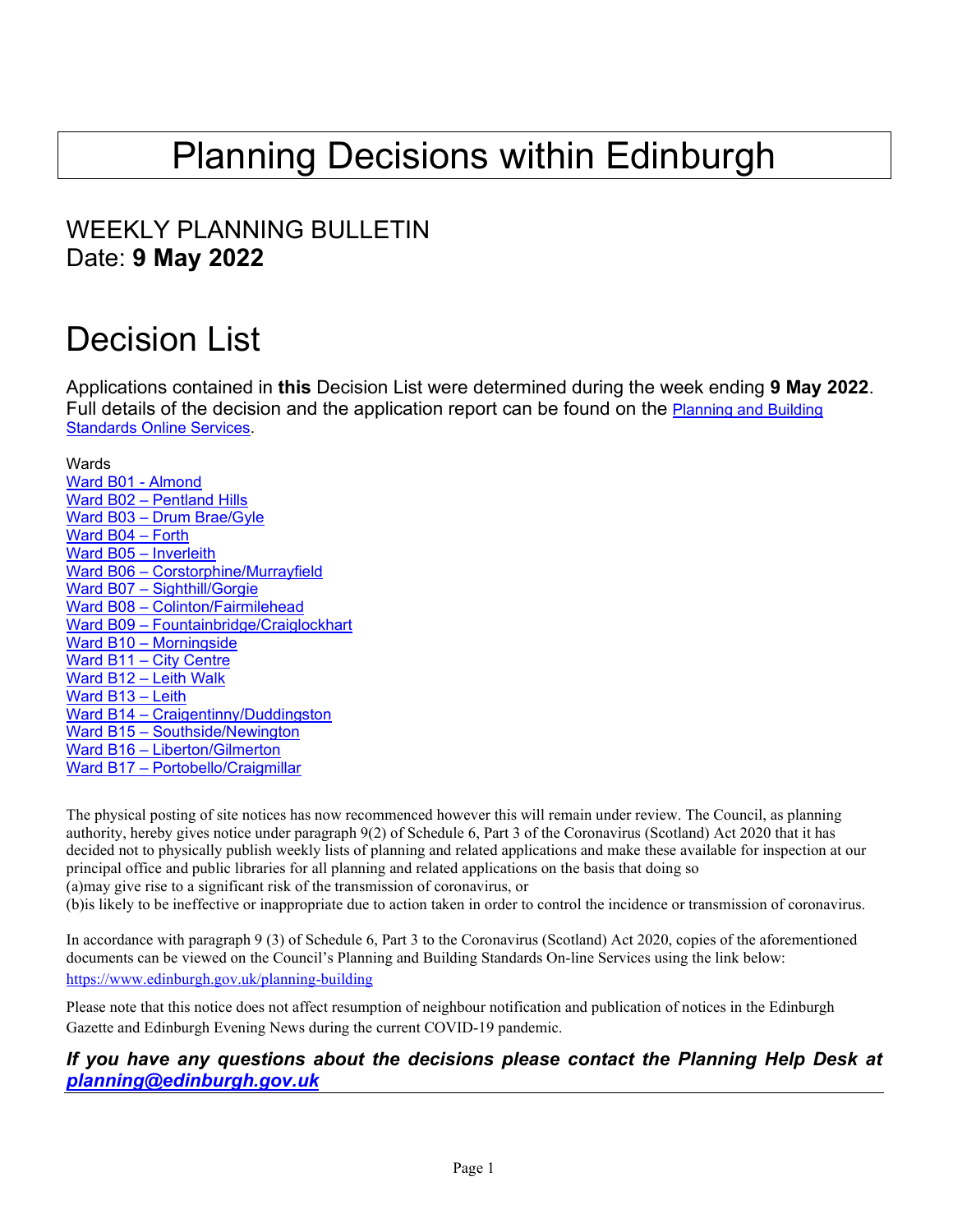# *Consultations from Other Authorities*

# *Consultations from East Lothian Council*

# *Consultations from Midlothian Council*

### *Consultations from West Lothian Council*

# *Consultations from Other Authorities Outwith the Lothians*

# *Planning Applications within Edinburgh*

# <span id="page-1-0"></span>*Ward No.B01 – Almond*

| 22/00909/FUL<br>(Planning<br>Permission) | Erection of a front porch and<br>alterations to form french<br>doors.<br>at<br>84 Sommerville Gardens<br>South Queensferry<br>EH30 9PW | Mr & Mrs Shaw,<br>84 Sommerville Gardens<br>South Queensferry<br>EH30 9PW | <b>Local Fast</b><br><b>Track Decision</b> | <b>GRANTED</b> | 2 May 2022 |
|------------------------------------------|----------------------------------------------------------------------------------------------------------------------------------------|---------------------------------------------------------------------------|--------------------------------------------|----------------|------------|
|------------------------------------------|----------------------------------------------------------------------------------------------------------------------------------------|---------------------------------------------------------------------------|--------------------------------------------|----------------|------------|

Community Council: Queensferry & District

| South Queensferry<br>EH30 9HN |  | 22/00849/LBC<br>(Listed Building<br>Consent) | Internal alterations, new<br>window, roof lights and<br>balcony (as amended)<br>at<br>35 High Street | Mr Colin Redpath.,<br>35 High Street<br>South Queensferry<br>Scotland<br>EH30 9HW | Delegated<br><b>Decision</b> | <b>GRANTED</b> | 4 May 2022 |
|-------------------------------|--|----------------------------------------------|------------------------------------------------------------------------------------------------------|-----------------------------------------------------------------------------------|------------------------------|----------------|------------|
|-------------------------------|--|----------------------------------------------|------------------------------------------------------------------------------------------------------|-----------------------------------------------------------------------------------|------------------------------|----------------|------------|

Community Council: Queensferry & District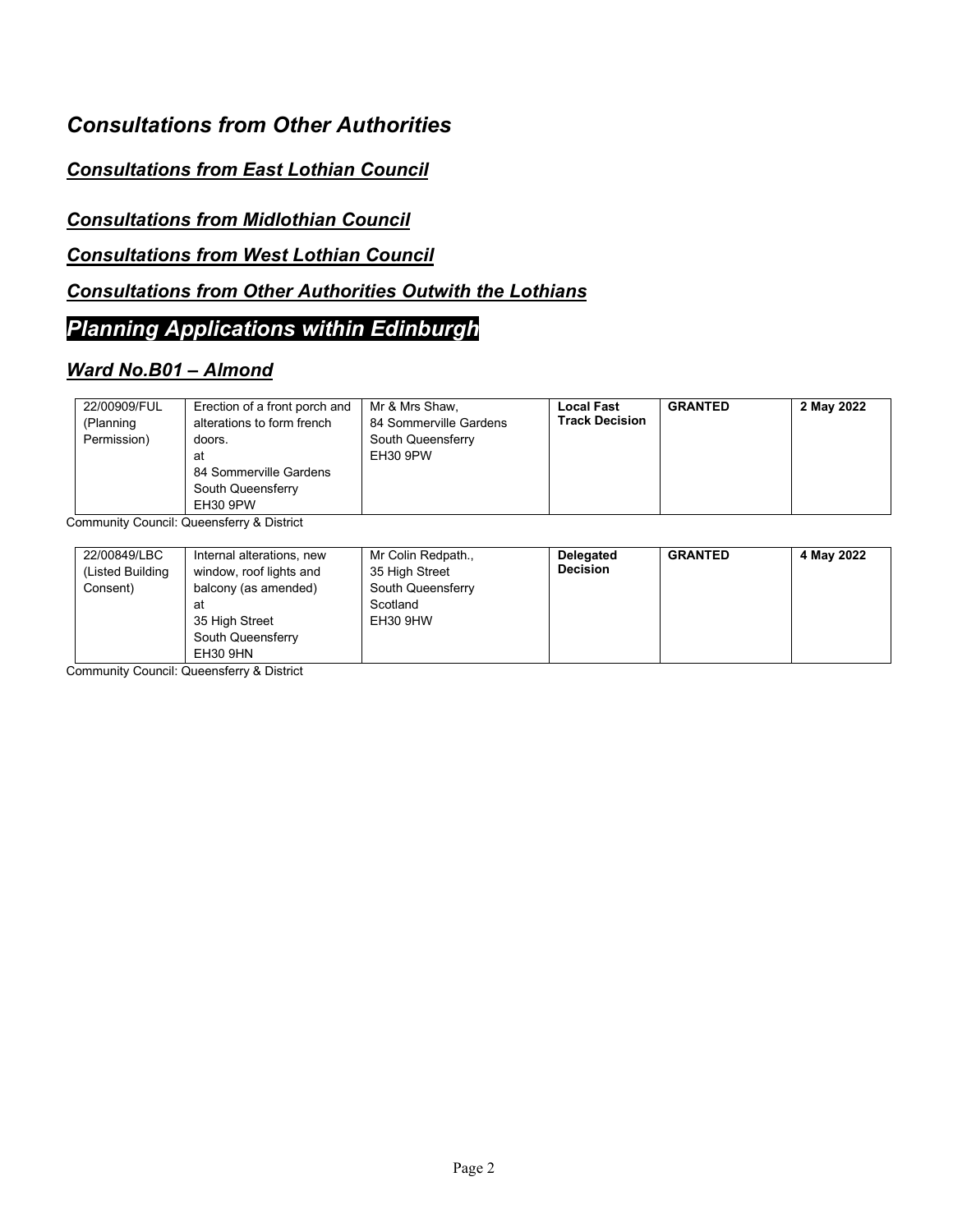| 21/04968/FUL | Construction to facilitate an                           | 2Agriculuture.,   | Local           | <b>GRANTED</b> | 5 May 2022 |
|--------------|---------------------------------------------------------|-------------------|-----------------|----------------|------------|
| (Planning    | extrusion plant for                                     | Mr John Nicholas. | Delegated       |                |            |
| Permission)  | production of chicken food                              | 2Agriculture      | <b>Decision</b> |                |            |
|              | product. The extension will                             | Fairview Mill.    |                 |                |            |
|              | be located at Fairview Mill                             | Ingliston,        |                 |                |            |
|              | on the footprint of                                     | Newbridge,        |                 |                |            |
|              | dilapidated Mill Manager's                              | Edinburgh         |                 |                |            |
|              | cottage that will be                                    | <b>EH28 8NB</b>   |                 |                |            |
|              | deconstructed.                                          |                   |                 |                |            |
|              | Addition to the plant at                                |                   |                 |                |            |
|              | Fairview will add the ability                           |                   |                 |                |            |
|              | to produce over 700 tonnes                              |                   |                 |                |            |
|              | per week of chicken feed.                               |                   |                 |                |            |
|              | The raw products to create                              |                   |                 |                |            |
|              | the product will be sourced                             |                   |                 |                |            |
|              |                                                         |                   |                 |                |            |
|              | from local farms thereby<br>supporting local businesses |                   |                 |                |            |
|              |                                                         |                   |                 |                |            |
|              | and keeping haulage miles<br>to as low as possible.     |                   |                 |                |            |
|              |                                                         |                   |                 |                |            |
|              | at                                                      |                   |                 |                |            |
|              | <b>Fairview Mill</b>                                    |                   |                 |                |            |
|              | 14 East Mains Of Ingliston                              |                   |                 |                |            |
|              | Ingliston Road                                          |                   |                 |                |            |
|              | Edinburgh                                               |                   |                 |                |            |
|              | Newbridge                                               |                   |                 |                |            |
|              | <b>EH28 8NG</b>                                         |                   |                 |                |            |
|              |                                                         |                   |                 |                |            |

Community Council: Ratho

# <span id="page-2-0"></span>*Ward No. B02 – Pentland Hills*

### **[Wards](#page-0-0)**

| 22/01699/TPO | Beech Tree: 30% or more  | Mrs Paterson,    | Delegated       | <b>REFUSED</b> | 6 May 2022 |
|--------------|--------------------------|------------------|-----------------|----------------|------------|
| Treework)    | crown reduction on Beech | 14 Newmills Road | <b>Decision</b> |                |            |
|              | tree.                    | Balerno          |                 |                |            |
|              | at                       | <b>EH14 5SU</b>  |                 |                |            |
|              | 14 Newmills Road         |                  |                 |                |            |
|              | Balerno                  |                  |                 |                |            |
|              | <b>EH14 5SU</b>          |                  |                 |                |            |

Community Council: Balerno

| 22/01284/TPO | NT4 (as per the tree survey                             | Purple Wind.,                                 | Delegated       | <b>GRANTED</b> | 3 May 2022 |
|--------------|---------------------------------------------------------|-----------------------------------------------|-----------------|----------------|------------|
| (Treework)   | submitted for the planning<br>application) - Sycamore - | FAO: Mr Gareth Turpin<br>21 Ballantyne Place, | <b>Decision</b> |                |            |
|              | Prune the branches inline                               | Balerno                                       |                 |                |            |
|              | with the boundary of my                                 | Edinburgh                                     |                 |                |            |
|              | property.                                               | <b>EH14 7FF</b>                               |                 |                |            |
|              | at                                                      |                                               |                 |                |            |
|              | Land 49 Metres Northeast                                |                                               |                 |                |            |
|              | Of 64                                                   |                                               |                 |                |            |
|              | Johnsburn Road                                          |                                               |                 |                |            |
|              | Balerno                                                 |                                               |                 |                |            |
|              |                                                         |                                               |                 |                |            |

Community Council: Balerno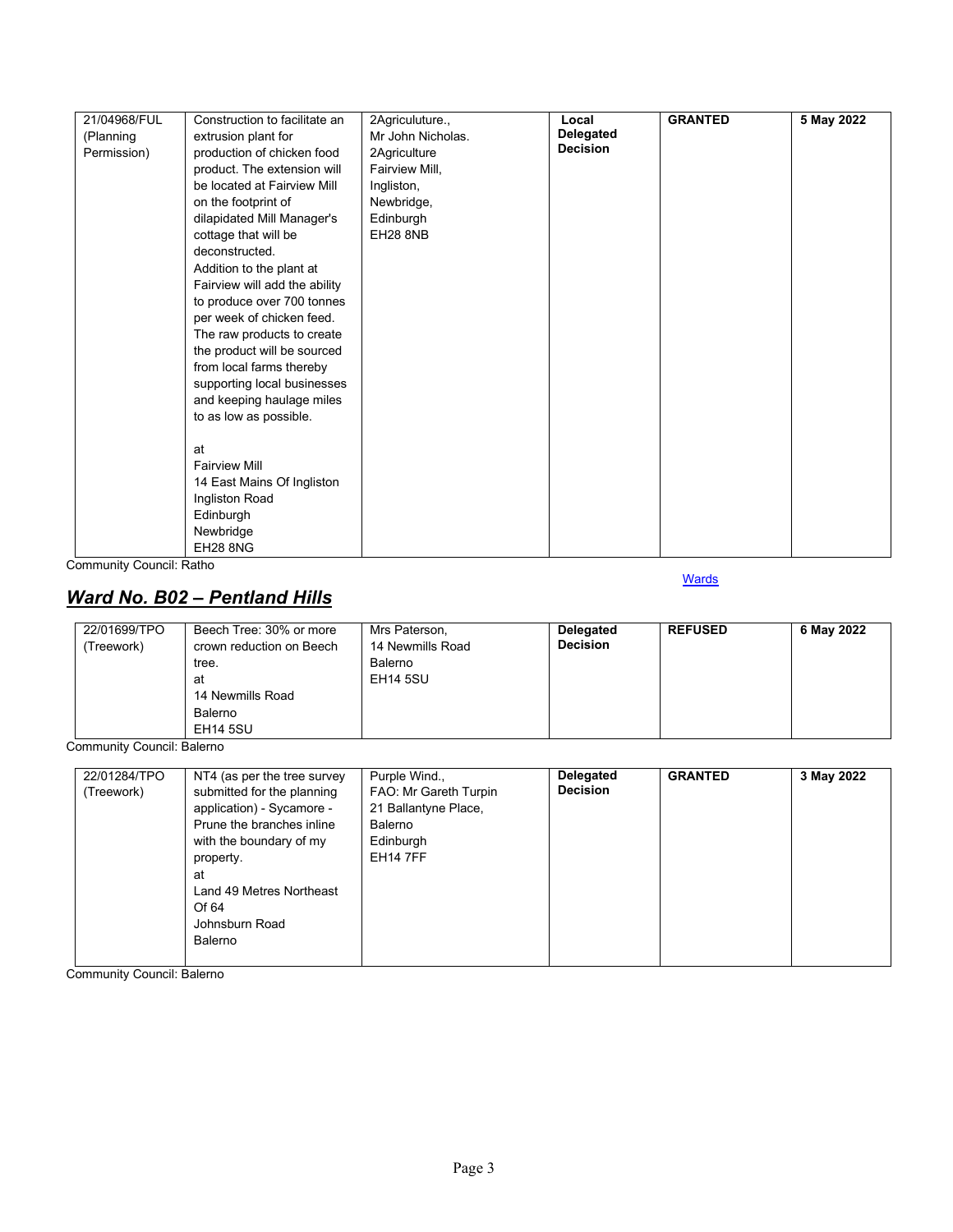| 22/00969/FUL | Alterations to dwelling house | Mr Hay,             | <b>Local Fast</b>     | <b>GRANTED</b> | 2 May 2022 |
|--------------|-------------------------------|---------------------|-----------------------|----------------|------------|
| (Planning    | consisting of removal of the  | 11 Rowantree Avenue | <b>Track Decision</b> |                |            |
| Permission)  | existing roof and replacing   | Currie              |                       |                |            |
|              | with a new attic truss style  | <b>EH14 5AU</b>     |                       |                |            |
|              | roof to allow for new         |                     |                       |                |            |
|              | bedrooms and a shower         |                     |                       |                |            |
|              | room within the roof space.   |                     |                       |                |            |
|              | at                            |                     |                       |                |            |
|              | 11 Rowantree Avenue           |                     |                       |                |            |
|              | Currie                        |                     |                       |                |            |
|              | <b>EH14 5AU</b>               |                     |                       |                |            |

Community Council: Currie

| 22/00799/FUL<br>(Planning<br>Permission) | Side extension to house.<br>at<br>21 Brock View<br>Currie<br>EH14 5TW | Mr And Mrs A Donnelly.,<br>21 Brock Vlew<br>Edinburgh<br><b>EH14 5TW</b> | <b>Local Fast</b><br><b>Track Decision</b> | <b>GRANTED</b> | 3 May 2022 |
|------------------------------------------|-----------------------------------------------------------------------|--------------------------------------------------------------------------|--------------------------------------------|----------------|------------|
|------------------------------------------|-----------------------------------------------------------------------|--------------------------------------------------------------------------|--------------------------------------------|----------------|------------|

Community Council: Currie

| Mrs Kate Dyble.,<br>509 Lanark Road<br>(Planning<br>garage.<br>Permission)<br>Woodhall<br>at<br>509 Lanark Road<br>Juniper Green<br>Woodhall<br>EH14 5DQ<br>Juniper Green<br>EH14 5DQ | <b>Delegated</b><br><b>Decision</b> |  |  |
|---------------------------------------------------------------------------------------------------------------------------------------------------------------------------------------|-------------------------------------|--|--|
|---------------------------------------------------------------------------------------------------------------------------------------------------------------------------------------|-------------------------------------|--|--|

Community Council: Juniper Green

# <span id="page-3-0"></span>*Ward No.B03 – Drum Brae/Gyle*

# <span id="page-3-1"></span>*Ward No. B04 – Forth*

### **[Wards](#page-0-0)**

#### **[Wards](#page-0-0)**

| 22/01973/TCO                      | Mid left hand boundary      | Ms Susie Carnegie., | Delegated       | <b>NOT MAKE A TREE</b> | 4 May 2022 |
|-----------------------------------|-----------------------------|---------------------|-----------------|------------------------|------------|
| (Treework)                        | neighbour's Oak in rear     | 5 Zetland Place     | <b>Decision</b> | <b>PRESERVATION</b>    |            |
| Within a                          | garden - remove 2 small     | Edinburgh           |                 | <b>ORDER</b>           |            |
| Conservation                      | diameter uprights leaders   | EH5 3HU             |                 |                        |            |
| Area)                             | overhanging 5 Zetland       |                     |                 |                        |            |
|                                   | Place's garden. Rear left   |                     |                 |                        |            |
|                                   | hand corner topped Cherry   |                     |                 |                        |            |
|                                   | with regrowth on decaying   |                     |                 |                        |            |
|                                   | old topping cuts in rear    |                     |                 |                        |            |
|                                   | garden - reduce crown       |                     |                 |                        |            |
|                                   | height and spread by approx |                     |                 |                        |            |
|                                   | 30% to reduce likelihood of |                     |                 |                        |            |
|                                   | branch drop /failure. Rear  |                     |                 |                        |            |
|                                   | right hand corner huge      |                     |                 |                        |            |
|                                   | Laurel in rear garden -     |                     |                 |                        |            |
|                                   | reduce crown height and     |                     |                 |                        |            |
|                                   | spread by approx 50%. Mid   |                     |                 |                        |            |
|                                   | right hand boundary Cherry  |                     |                 |                        |            |
|                                   | in rear garden - clear 2    |                     |                 |                        |            |
|                                   | telephone lines.            |                     |                 |                        |            |
|                                   | at                          |                     |                 |                        |            |
|                                   | 3 & 5 Zetland Place         |                     |                 |                        |            |
|                                   | Edinburgh                   |                     |                 |                        |            |
|                                   | EH5 3HU                     |                     |                 |                        |            |
| <b>Community Council: Trinity</b> |                             |                     |                 |                        |            |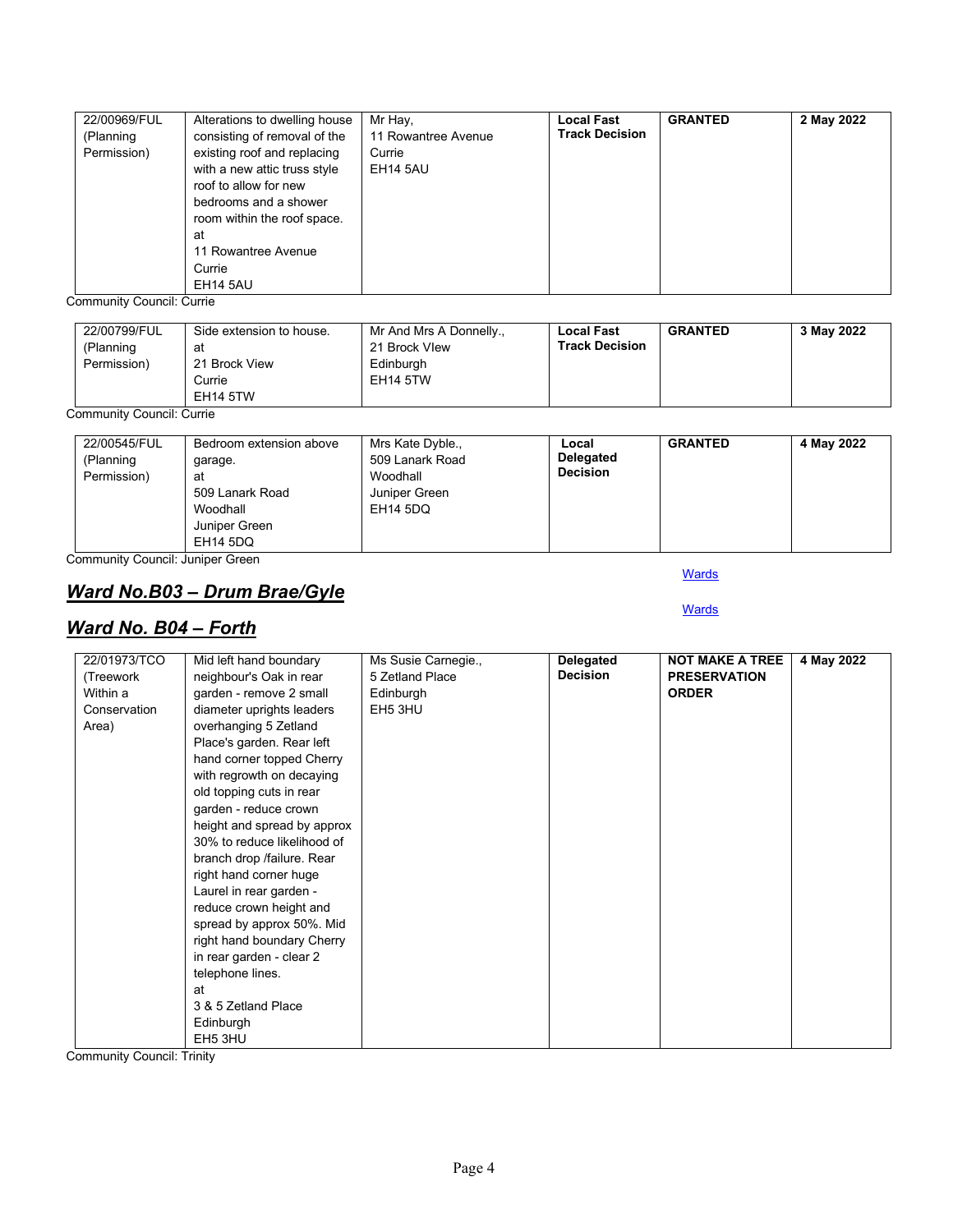| 22/00693/FUL | Reinstate two flats into  | Mr Farthing,            | <b>Local Fast</b>     | <b>GRANTED</b> | 3 May 2022 |
|--------------|---------------------------|-------------------------|-----------------------|----------------|------------|
| (Planning    | single dwelling including | GF1 5 Summerside Street | <b>Track Decision</b> |                |            |
| Permission)  | new extension to rear     | Edinburgh               |                       |                |            |
|              | at                        | EH <sub>6</sub> 4NT     |                       |                |            |
|              | GF1 5 Summerside Street   |                         |                       |                |            |
|              | Edinburgh                 |                         |                       |                |            |
|              | EH6 4NT                   |                         |                       |                |            |

Community Council: Trinity

| 22/00569/FUL | Section 42 to vary condition | Polha.,                    | <b>Fast Track</b> | <b>WITHDRAWN</b> | 5 May 2022 |
|--------------|------------------------------|----------------------------|-------------------|------------------|------------|
| (Planning    | 1(2) of 17/01481/AMC: 'A     | <b>FAO: Rachel Fraser</b>  | <b>Decision</b>   |                  |            |
| Permission)  | 6m high closed boarded       | 108 Constitution Street    |                   |                  |            |
|              | timber acoustic shall be     | <b>Constitution Street</b> |                   |                  |            |
|              | erected as per the revised   | Edinburgh                  |                   |                  |            |
|              | Landscape Design             | EH6 6AZ                    |                   |                  |            |
|              | document dated 6/06/2017     |                            |                   |                  |            |
|              | and drawing 38.              |                            |                   |                  |            |
|              | at                           |                            |                   |                  |            |
|              | 65 West Harbour Road         |                            |                   |                  |            |
|              | Edinburgh                    |                            |                   |                  |            |
|              | EH5 1PW                      |                            |                   |                  |            |

Community Council: Granton + District

| 21/06616/FUL<br>(Planning<br>Permission) | Replace existing wooden<br>with uPVC doubled-glazed<br>sash windows to rear<br>at<br>26 Netherby Road<br>Edinburgh<br>EH5 3NA | Mr Stan Cook.,<br>26 Netherby Road<br>Edinburgh<br>EH5 3NA | Local<br><b>Delegated</b><br><b>Decision</b> | <b>GRANTED</b> | 2 May 2022 |
|------------------------------------------|-------------------------------------------------------------------------------------------------------------------------------|------------------------------------------------------------|----------------------------------------------|----------------|------------|
|------------------------------------------|-------------------------------------------------------------------------------------------------------------------------------|------------------------------------------------------------|----------------------------------------------|----------------|------------|

**[Wards](#page-0-0)** 

Community Council: Trinity

# <span id="page-4-0"></span>*Ward No. B05 – Inverleith*

| 22/01569/CLP<br>(Certificate of<br>Lawfulness<br>(proposed)) | Replacement of garden<br>room / shed.<br>at<br>30 Danube Street<br>Edinburgh<br>EH4 1NT | Mrs Niven,<br>30 Danube Street<br>Edinburgh<br>EH4 1NT | <b>Fast Track</b><br><b>Decision</b> | <b>REFUSED</b> | 2 May 2022 |
|--------------------------------------------------------------|-----------------------------------------------------------------------------------------|--------------------------------------------------------|--------------------------------------|----------------|------------|
|--------------------------------------------------------------|-----------------------------------------------------------------------------------------|--------------------------------------------------------|--------------------------------------|----------------|------------|

Community Council: Stockbridge/Inverleith

| 22/01233/LBC<br>(Listed Building<br>Consent) | Alterations to existing rear<br>single storey outshot<br>including reforming existing<br>window opening.<br>at<br>24 Saxe-coburg Place<br>Edinburgh<br>EH3 5BP | Mr & Mrs McMicking,<br>24 Saxe-coburg Place<br>Edinburgh<br>EH3 5BP | Delegated<br><b>Decision</b> | <b>GRANTED</b> | 4 May 2022 |
|----------------------------------------------|----------------------------------------------------------------------------------------------------------------------------------------------------------------|---------------------------------------------------------------------|------------------------------|----------------|------------|
|----------------------------------------------|----------------------------------------------------------------------------------------------------------------------------------------------------------------|---------------------------------------------------------------------|------------------------------|----------------|------------|

Community Council: Stockbridge/Inverleith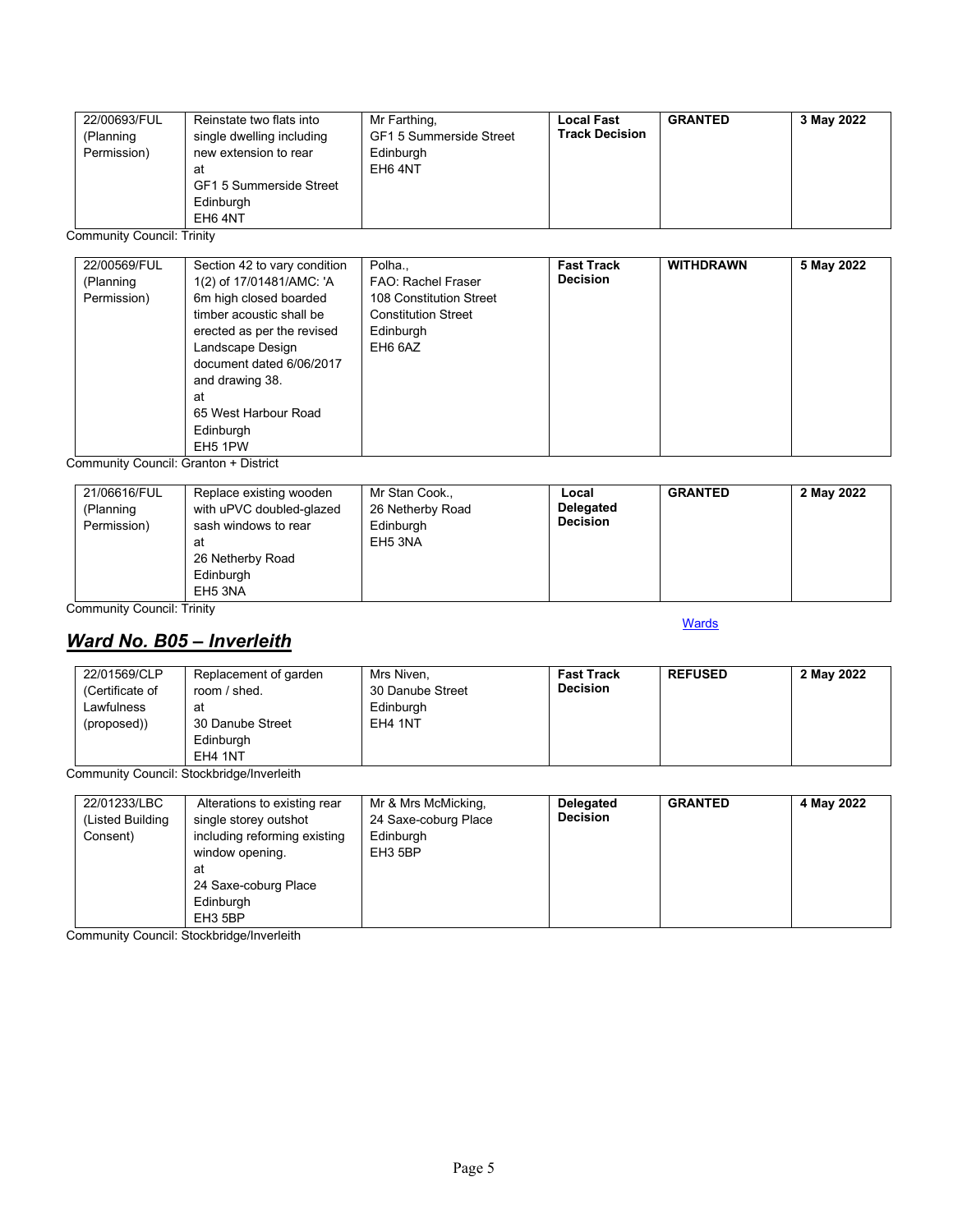| 22/01139/LBC     | Alterations to internal layout  | Mr Galloway,<br>Flat 1 12 Learmonth Terrace | Delegated<br><b>Decision</b> | <b>GRANTED</b> | 2 May 2022 |
|------------------|---------------------------------|---------------------------------------------|------------------------------|----------------|------------|
| (Listed Building | of ground floor and lower       |                                             |                              |                |            |
| Consent)         | ground floors. Including        | Edinburgh                                   |                              |                |            |
|                  | proposing new openings          | EH4 1PG                                     |                              |                |            |
|                  | within existing internal walls. |                                             |                              |                |            |
|                  | Alterations to the rear         |                                             |                              |                |            |
|                  | elevation. Extending out into   |                                             |                              |                |            |
|                  | the adjoining cellars.          |                                             |                              |                |            |
|                  | at                              |                                             |                              |                |            |
|                  | GF 12 Learmonth Terrace         |                                             |                              |                |            |
|                  | Edinburgh                       |                                             |                              |                |            |
|                  | EH4 1PG                         |                                             |                              |                |            |

Community Council: Stockbridge/Inverleith

| 22/01147/LBC<br>Kitchen alterations and<br>(Listed Building<br>window replacement.<br>Consent)<br>at<br>2F1 27 Eyre Place<br>Edinburgh<br>EH3 5EX | Mr Gordon Mackie.,<br>2F1 27 Eyre Place<br>Edinburgh<br>EH3 5EX | Delegated<br><b>Decision</b> | <b>REFUSED</b> | 4 May 2022 |
|---------------------------------------------------------------------------------------------------------------------------------------------------|-----------------------------------------------------------------|------------------------------|----------------|------------|
|---------------------------------------------------------------------------------------------------------------------------------------------------|-----------------------------------------------------------------|------------------------------|----------------|------------|

Community Council: New Town/Broughton

| 21/06669/FUL<br>Removal of existing<br>conservatory to rear of<br>(Planning<br>Permission)<br>house + garage to side of<br>house. Construction of new<br>extension to side + rear of<br>house. Side extension<br>formed with two storeys,<br>extending past rear wall of<br>original house. Remainder of<br>rear extension single storey<br>with flat roof. Construction of<br>porch extension to front of<br>house.<br>at<br>10 Ravelston Dykes Road<br>Edinburgh<br>EH4 3PQ | Mr And Mrs Dipak And Anu<br>Chandra<br>10 Ravelston Dykes Road<br>Edinburgh<br>EH4 3PQ | Local<br>Delegated<br><b>Decision</b> | <b>GRANTED</b> | 3 May 2022 |
|-------------------------------------------------------------------------------------------------------------------------------------------------------------------------------------------------------------------------------------------------------------------------------------------------------------------------------------------------------------------------------------------------------------------------------------------------------------------------------|----------------------------------------------------------------------------------------|---------------------------------------|----------------|------------|
|-------------------------------------------------------------------------------------------------------------------------------------------------------------------------------------------------------------------------------------------------------------------------------------------------------------------------------------------------------------------------------------------------------------------------------------------------------------------------------|----------------------------------------------------------------------------------------|---------------------------------------|----------------|------------|

Community Council: Craigleith/Blackhall

| 21/06599/TPO | Acer Pseudoplatanus: ID No | NHS Lothian.,        | Delegated       | <b>GRANTED</b> | 3 May 2022 |
|--------------|----------------------------|----------------------|-----------------|----------------|------------|
| (Treework)   | 91 500mm diameter.         | FAO: Christopher Van | <b>Decision</b> |                |            |
|              | Standing dead Ivy clad     | Rietvelde            |                 |                |            |
|              | specimen; overhangs a      | <b>Waverley Gate</b> |                 |                |            |
|              | garden - removal.          | Waterloo Place       |                 |                |            |
|              | at                         | Edinburgh            |                 |                |            |
|              | Royal Victoria Hospital    | EH1 3EG              |                 |                |            |
|              | 13 Craigleith Road         |                      |                 |                |            |
|              | Edinburgh                  |                      |                 |                |            |
|              | EH4 2DL                    |                      |                 |                |            |

Community Council: Craigleith/Blackhall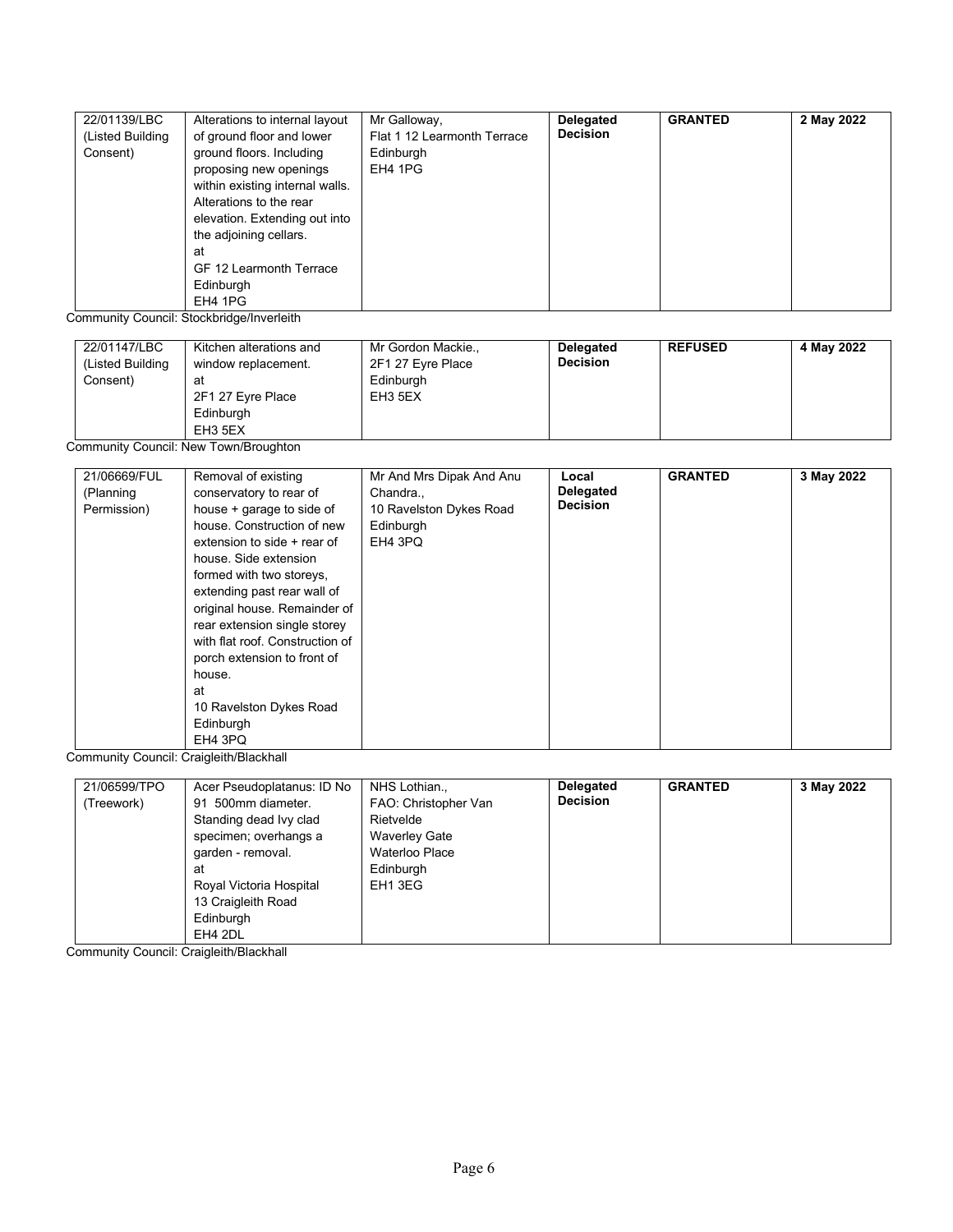# <span id="page-6-0"></span>*Ward No. B06 – Corstorphine/Murrayfield*

| <b>GRANTED</b><br>22/01622/FUL<br>Mr & Mrs N Davidson Smith.,<br>Rear and part side extension<br><b>Local Fast</b><br><b>Track Decision</b><br>33 Riversdale Road<br>to for new family room, utility<br>(Planning<br>Permission)<br>space and master bedroom.<br>Edinburgh<br><b>EH12 5GY</b><br>Single storey as detailed.<br>at<br>33 Riversdale Road<br>Edinburgh | 3 May 2022 |
|----------------------------------------------------------------------------------------------------------------------------------------------------------------------------------------------------------------------------------------------------------------------------------------------------------------------------------------------------------------------|------------|
|----------------------------------------------------------------------------------------------------------------------------------------------------------------------------------------------------------------------------------------------------------------------------------------------------------------------------------------------------------------------|------------|

#### Community Council: Murrayfield

| 22/01124/FUL | Replace decking with a         | Mrs Simoni,                 | Local            | <b>GRANTED</b> | 2 May 2022 |
|--------------|--------------------------------|-----------------------------|------------------|----------------|------------|
| (Planning    | reduced area of pavers.        | Flat 1 14 Ravelston Terrace | <b>Delegated</b> |                |            |
| Permission)  | Reduce lawn area. Install      | Edinburgh                   | <b>Decision</b>  |                |            |
|              | timber seating area ht1.5m.    | EH4 3TP                     |                  |                |            |
|              | Increase planted areas         |                             |                  |                |            |
|              | adding a number of trees       |                             |                  |                |            |
|              | improving the overall habitat  |                             |                  |                |            |
|              | and biodiversity of the        |                             |                  |                |            |
|              | garden. Install a small timber |                             |                  |                |            |
|              | bike store. Some of planted    |                             |                  |                |            |
|              | areas will be raised beds.     |                             |                  |                |            |
|              | at                             |                             |                  |                |            |
|              | Flat 1 14 Ravelston Terrace    |                             |                  |                |            |
|              | Edinburgh                      |                             |                  |                |            |
|              | EH4 3TP                        |                             |                  |                |            |

Community Council: Craigleith/Blackhall

| 22/01133/FUL<br>(Planning<br>Permission) | Construct extension to rear.<br>at<br>9 Sycamore Terrace<br>Carrick Knowe<br>Edinburgh<br>EH <sub>12</sub> 7HL | Mr Chris Welch.,<br>9 Sycamore Terrace<br><b>Carrick Knowe</b><br>Edinburgh<br><b>EH12 7HL</b> | Local<br><b>Delegated</b><br><b>Decision</b> | <b>GRANTED</b> | 3 May 2022 |
|------------------------------------------|----------------------------------------------------------------------------------------------------------------|------------------------------------------------------------------------------------------------|----------------------------------------------|----------------|------------|
|------------------------------------------|----------------------------------------------------------------------------------------------------------------|------------------------------------------------------------------------------------------------|----------------------------------------------|----------------|------------|

Community Council: Corstorphine

| 22/00950/FUL<br>(Planning<br>Permission) | Construct single storey flat<br>roof extension to the rear of<br>the property. Install two new<br>roof lights to rear.<br>at<br>12 Featherhall Crescent<br>North | Mr Jim Stevendale.,<br>12 Featherhall Crescent North<br>Edinburgh<br><b>EH12 7TY</b> | <b>Local Fast</b><br><b>Track Decision</b> | <b>GRANTED</b> | 3 May 2022 |
|------------------------------------------|------------------------------------------------------------------------------------------------------------------------------------------------------------------|--------------------------------------------------------------------------------------|--------------------------------------------|----------------|------------|
|                                          | Edinburgh<br><b>EH12 7TY</b>                                                                                                                                     |                                                                                      |                                            |                |            |

Community Council: Corstorphine

| 22/00800/FUL<br>(Planning<br>Permission) | Installation of sliding door<br>and rooflight<br>at      | Mr And Mrs David And<br>Rosheen Caw.,<br>32 Murrayfield Road | Local<br><b>Delegated</b><br><b>Decision</b> | <b>GRANTED</b> | 3 May 2022 |
|------------------------------------------|----------------------------------------------------------|--------------------------------------------------------------|----------------------------------------------|----------------|------------|
|                                          | 32 Murrayfield Road<br>Edinburgh<br>EH <sub>12</sub> 6ER | Edinburgh<br>EH <sub>12</sub> 6ER                            |                                              |                |            |

Community Council: Murrayfield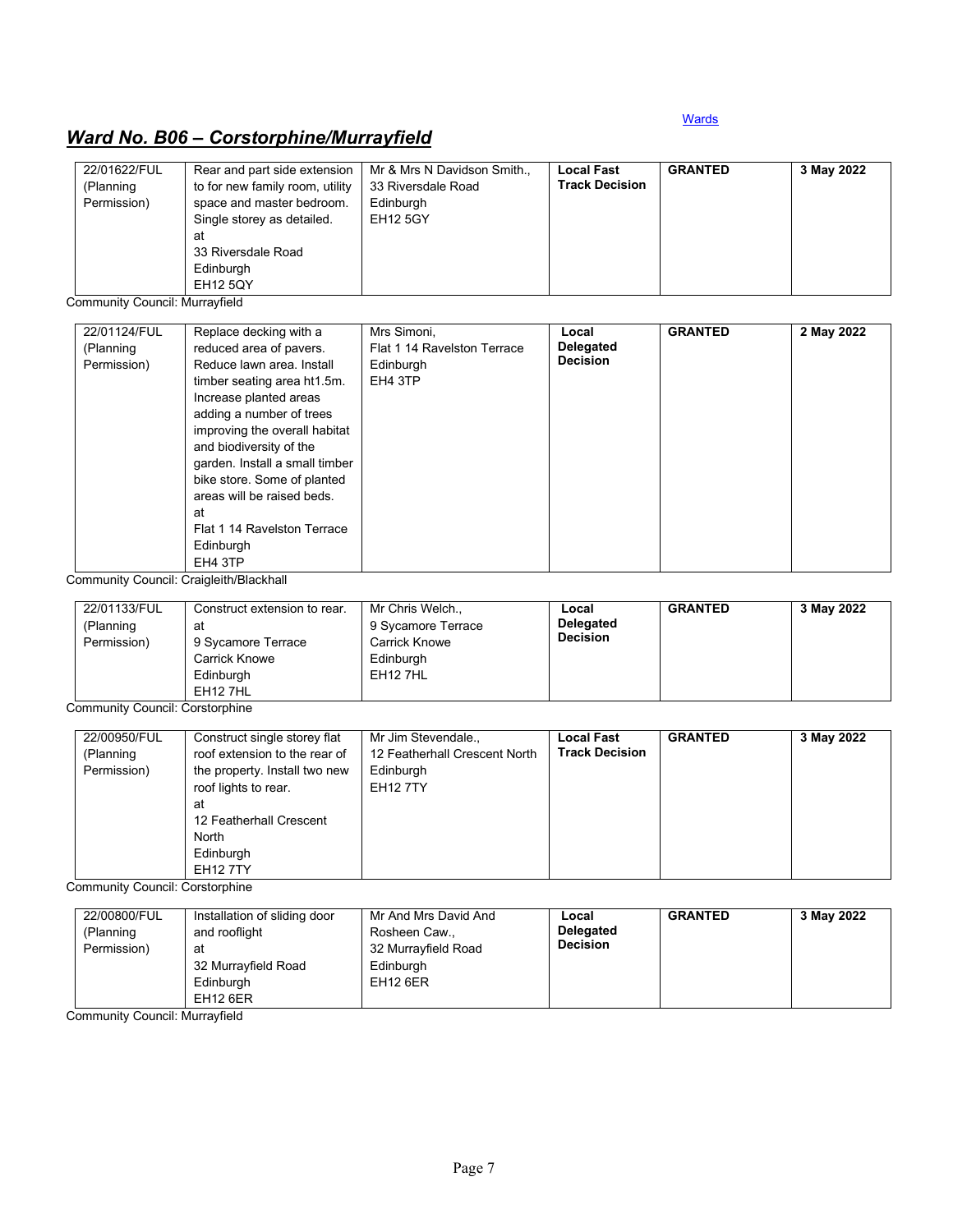| 22/00122/FUL<br>(Planning<br>Permission) | 2 storey side extension with<br>porch (as amended).<br>at<br>34 Riversdale Grove<br>Edinburgh<br><b>EH12 5QS</b> | Ms Kerry Millar.,<br>34 Riversdale Grove<br>Edinburgh<br>Scotland<br><b>EH12 5QS</b> | Local<br><b>Delegated</b><br><b>Decision</b> | <b>GRANTED</b> | 2 May 2022 |
|------------------------------------------|------------------------------------------------------------------------------------------------------------------|--------------------------------------------------------------------------------------|----------------------------------------------|----------------|------------|
|------------------------------------------|------------------------------------------------------------------------------------------------------------------|--------------------------------------------------------------------------------------|----------------------------------------------|----------------|------------|

Community Council: Murrayfield

# <span id="page-7-0"></span>*Ward No. B07 – Sighthill/Gorgie*

#### **[Wards](#page-0-0)**

| 22/01078/FUL                 | Change the use from a        | BLW UK Zone 1.,            | <b>Local Fast</b>     | <b>GRANTED</b> | 2 May 2022 |
|------------------------------|------------------------------|----------------------------|-----------------------|----------------|------------|
| (Planning                    | Class 4 (general office use) | FAO: Ebiere Scott-Emuakpor | <b>Track Decision</b> |                |            |
| Permission)                  | to a Class 10 (Church use -  | 15 Spray Street            |                       |                |            |
|                              | Christian group discussions, | London                     |                       |                |            |
|                              | and charitable skills        | <b>SE18 6AP</b>            |                       |                |            |
|                              | development workshops).      |                            |                       |                |            |
|                              | No modifications will be     |                            |                       |                |            |
|                              | made to the building. Church |                            |                       |                |            |
|                              | services will hold Sundays   |                            |                       |                |            |
|                              | 10-12pm. Group               |                            |                       |                |            |
|                              | discussions, support         |                            |                       |                |            |
|                              | meetings, and skills         |                            |                       |                |            |
|                              | workshops will hold 7-9pm 3  |                            |                       |                |            |
|                              | days per week with a max of  |                            |                       |                |            |
|                              | 30 people in attendance at   |                            |                       |                |            |
|                              | each. The Sunday seminars    |                            |                       |                |            |
|                              | will have a max of 50 people |                            |                       |                |            |
|                              | in attendance.               |                            |                       |                |            |
|                              | at                           |                            |                       |                |            |
|                              | 2F1                          |                            |                       |                |            |
|                              | 600 Gorgie Road              |                            |                       |                |            |
|                              | Gorgie                       |                            |                       |                |            |
|                              | Edinburgh                    |                            |                       |                |            |
| Community Council: Ctonhouse | <b>EH11 3AL</b>              |                            |                       |                |            |

Community Council: Stenhouse

| 22/01050/FUL<br>(Planning<br>Permission) | New single storey wrap<br>around extension to dwelling<br>house.<br>at<br>82 Calder Road<br>Edinburgh<br>EH11 3PA | Mr & Mrs Miller,<br>82 Calder Road<br>Edinburgh<br>EH11 3PA | <b>Local Fast</b><br><b>Track Decision</b> | <b>GRANTED</b> | 2 May 2022 |
|------------------------------------------|-------------------------------------------------------------------------------------------------------------------|-------------------------------------------------------------|--------------------------------------------|----------------|------------|
|------------------------------------------|-------------------------------------------------------------------------------------------------------------------|-------------------------------------------------------------|--------------------------------------------|----------------|------------|

Community Council: Stenhouse

| 21/06334/FUL<br>(Planning<br>Permission) | 2 storey extension to the<br>side of the property, 1 storey<br>extension to the rear (as<br>amended).<br>at<br>14 Longstone Gardens<br>Edinburgh<br><b>EH14 2AW</b> | Mr Bobbi Dickson.,<br>14 Longstone Gardens<br>Edinburgh<br><b>EH14 2AW</b> | Local<br><b>Delegated</b><br><b>Decision</b> | <b>REFUSED</b> | 3 May 2022 |
|------------------------------------------|---------------------------------------------------------------------------------------------------------------------------------------------------------------------|----------------------------------------------------------------------------|----------------------------------------------|----------------|------------|
|------------------------------------------|---------------------------------------------------------------------------------------------------------------------------------------------------------------------|----------------------------------------------------------------------------|----------------------------------------------|----------------|------------|

Community Council: Sighthill/Broomhouse/Parkhead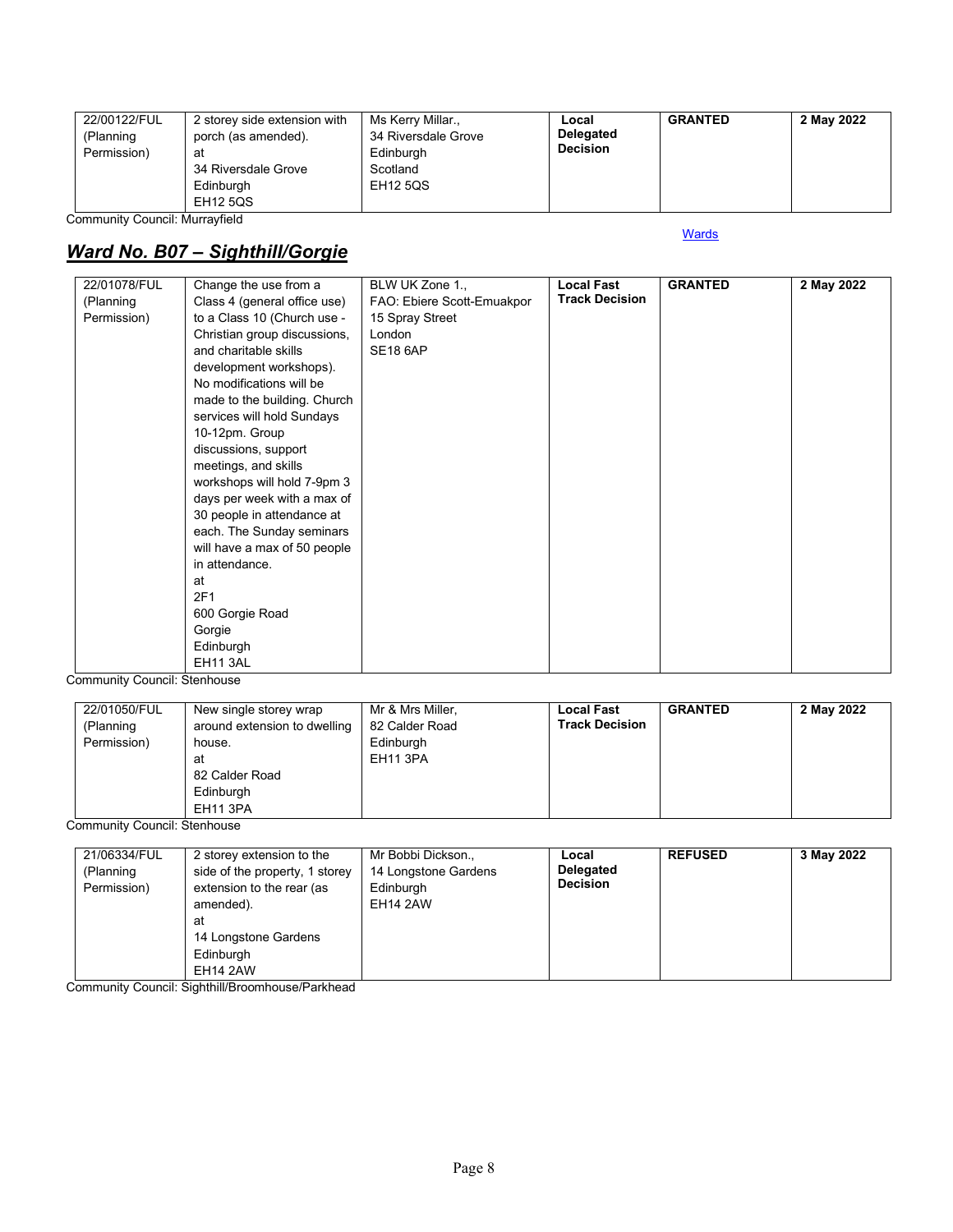# <span id="page-8-0"></span>*Ward No. B08 – Colinton/Fairmilehead*

| 22/01423/FUL                           | Conversion of attic space    | Mr Mike Teall.,     | Local                        | <b>GRANTED</b>     | 3 May 2022 |
|----------------------------------------|------------------------------|---------------------|------------------------------|--------------------|------------|
| (Planning                              | with 3No. new dormers to     | 57 Oxgangs Road     | Delegated                    |                    |            |
| Permission)                            | rear. (resubmission related  | Edinburgh           | <b>Decision</b>              |                    |            |
|                                        | to 21/06525/FUL).            | <b>EH10 7BD</b>     |                              |                    |            |
|                                        | at                           |                     |                              |                    |            |
|                                        | 57 Oxgangs Road              |                     |                              |                    |            |
|                                        | Edinburgh                    |                     |                              |                    |            |
|                                        | <b>EH10 7BD</b>              |                     |                              |                    |            |
| <b>Community Council: Fairmilehead</b> |                              |                     |                              |                    |            |
| 22/01424/LBC                           |                              |                     |                              |                    |            |
|                                        | Conversion of attic space    | Mr Mike Teall.,     | Delegated<br><b>Decision</b> | <b>GRANTED</b>     | 2 May 2022 |
| (Listed Building                       | with 3 No. new dormers to    | 57 Oxgangs Road     |                              |                    |            |
| Consent)                               | rear.                        | Edinburgh           |                              |                    |            |
|                                        | at                           | <b>EH107BD</b>      |                              |                    |            |
|                                        | 57 Oxgangs Road              |                     |                              |                    |            |
|                                        | Edinburgh                    |                     |                              |                    |            |
|                                        | <b>EH10 7BD</b>              |                     |                              |                    |            |
| <b>Community Council: Fairmilehead</b> |                              |                     |                              |                    |            |
| 22/01245/FUL                           | Proposed summerhouse in      | Mrs Cockburn,       | <b>Fast Track</b>            | <b>PERMITTED</b>   | 4 May 2022 |
| (Planning                              | back garden.                 | 27 Dreghorn Loan    | <b>Decision</b>              | <b>DEVELOPMENT</b> |            |
| Permission)                            | at                           | Edinburgh           |                              |                    |            |
|                                        | 27 Dreghorn Loan             | <b>EH13 ODF</b>     |                              |                    |            |
|                                        | Edinburgh                    |                     |                              |                    |            |
|                                        | EH13 ODF                     |                     |                              |                    |            |
| <b>Community Council: Colinton</b>     |                              |                     |                              |                    |            |
| 22/01178/FUL                           | Extend existing domestic     | Mr Neil Hassan.,    | <b>Local Fast</b>            | <b>GRANTED</b>     | 3 May 2022 |
| (Planning                              | garage to front of           | 29 Winton Park      | <b>Track Decision</b>        |                    |            |
| Permission)                            | dwellinghouse.               | Edinburgh           |                              |                    |            |
|                                        |                              |                     |                              |                    |            |
|                                        | at                           | <b>EH107EX</b>      |                              |                    |            |
|                                        | 29 Winton Park               |                     |                              |                    |            |
|                                        | Edinburgh                    |                     |                              |                    |            |
| Community Council: Fairmilehead        | <b>EH10 7EX</b>              |                     |                              |                    |            |
|                                        |                              |                     |                              |                    |            |
|                                        |                              |                     |                              |                    |            |
| 22/00625/FUL                           | Two storey extension to rear | Mr Campbell,        | <b>Local Fast</b>            | <b>GRANTED</b>     | 4 May 2022 |
| (Planning                              | and single storey extension  | 2 Firrhill Crescent | <b>Track Decision</b>        |                    |            |
| Permission)                            | to gable with internal       | Edinburgh           |                              |                    |            |
|                                        | alterations also (as         | <b>EH13 9EL</b>     |                              |                    |            |
|                                        | amended).                    |                     |                              |                    |            |
|                                        | at                           |                     |                              |                    |            |
|                                        | 2 Firrhill Crescent          |                     |                              |                    |            |
|                                        | Edinburgh                    |                     |                              |                    |            |
|                                        | EH13 9EL                     |                     |                              |                    |            |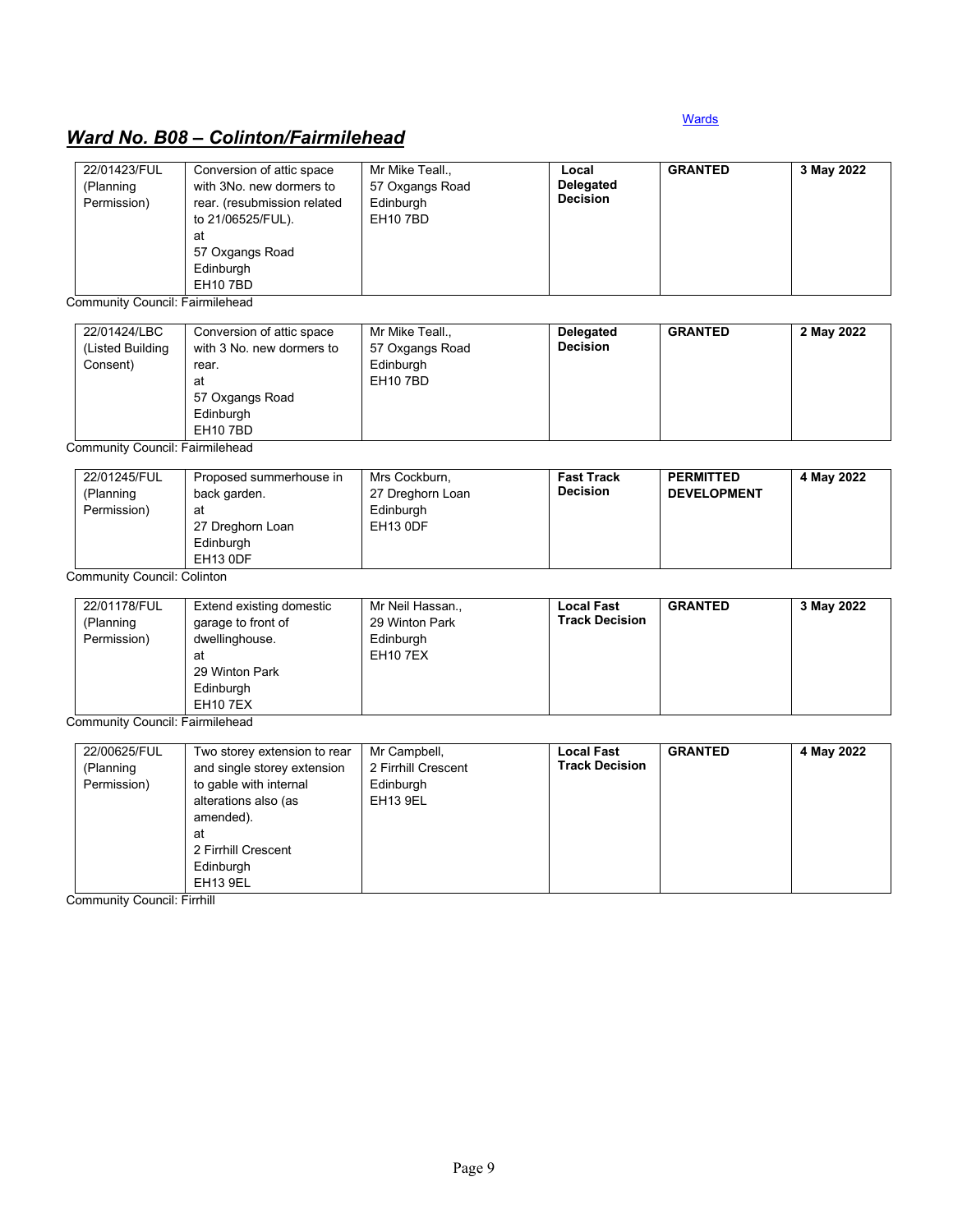# <span id="page-9-0"></span>*Ward No. B09 – Fountainbridge/Craiglockhart*

| 22/01517/CLP<br>(Certificate of<br>Lawfulness<br>(proposed)) | This application is only<br>inclusive of the shop front<br>area / ex-car display (87m)<br>Industrial area of (154m).<br>We intend to turn the shop<br>front area into a salon<br>offering makeup & nail<br>services with barbering<br>through the back.<br>at<br>471 Gorgie Road<br>Edinburgh | Booyah Beauty Bar.,<br>FAO: Charlie Allan<br>5 Newbyth Mews<br>Edinburgh<br>EH178JZ | <b>Fast Track</b><br><b>Decision</b> | <b>REFUSED</b> | 2 May 2022 |
|--------------------------------------------------------------|-----------------------------------------------------------------------------------------------------------------------------------------------------------------------------------------------------------------------------------------------------------------------------------------------|-------------------------------------------------------------------------------------|--------------------------------------|----------------|------------|
|                                                              | EH11 3AD                                                                                                                                                                                                                                                                                      |                                                                                     |                                      |                |            |

Community Council: Hutchison/Chesser

| 22/00981/ADV | Advertisement of the       | Jay's Grill Bar Ltd., | Delegated       | <b>GRANTED</b> | 3 May 2022 |
|--------------|----------------------------|-----------------------|-----------------|----------------|------------|
| (Advert      | following types: Box Sign. | Mr Jay Li.            | <b>Decision</b> |                |            |
| Consent)     | at                         | 5 Park Quadrant       |                 |                |            |
|              | 2 Union Path               | Level 3, Flat 3       |                 |                |            |
|              | Edinburgh                  | Glasgow               |                 |                |            |
|              | EH3 9QD                    | UK                    |                 |                |            |
|              |                            | G3 6BS                |                 |                |            |

Community Council: Tollcross

| 22/00708/FUL<br>(Planning<br>Permission) | Erect shop unit with flat<br>above<br>at<br>132 Slateford Road<br>Edinburgh<br><b>EH14 1LR</b> | Galya Trading.,<br><b>FAO Jaroslaw Lentas</b><br>C/O Agent | Local<br><b>Delegated</b><br><b>Decision</b> | <b>GRANTED</b> | 3 May 2022 |
|------------------------------------------|------------------------------------------------------------------------------------------------|------------------------------------------------------------|----------------------------------------------|----------------|------------|
|------------------------------------------|------------------------------------------------------------------------------------------------|------------------------------------------------------------|----------------------------------------------|----------------|------------|

Community Council: Craiglockhart

| 22/00449/FUL<br>(Planning<br>Permission) | Proposed extension, new<br>dormers and roof alterations.<br>at<br>12 Paties Road | Mr & Mrs Fraser,<br>12 Paties Road<br>Edinburgh<br><b>EH14 1EF</b> | <b>Delegated</b><br><b>Decision</b> | <b>GRANTED</b> | 4 May 2022 |
|------------------------------------------|----------------------------------------------------------------------------------|--------------------------------------------------------------------|-------------------------------------|----------------|------------|
|                                          | Edinburgh<br><b>EH14 1EF</b>                                                     |                                                                    |                                     |                |            |

Community Council: Craiglockhart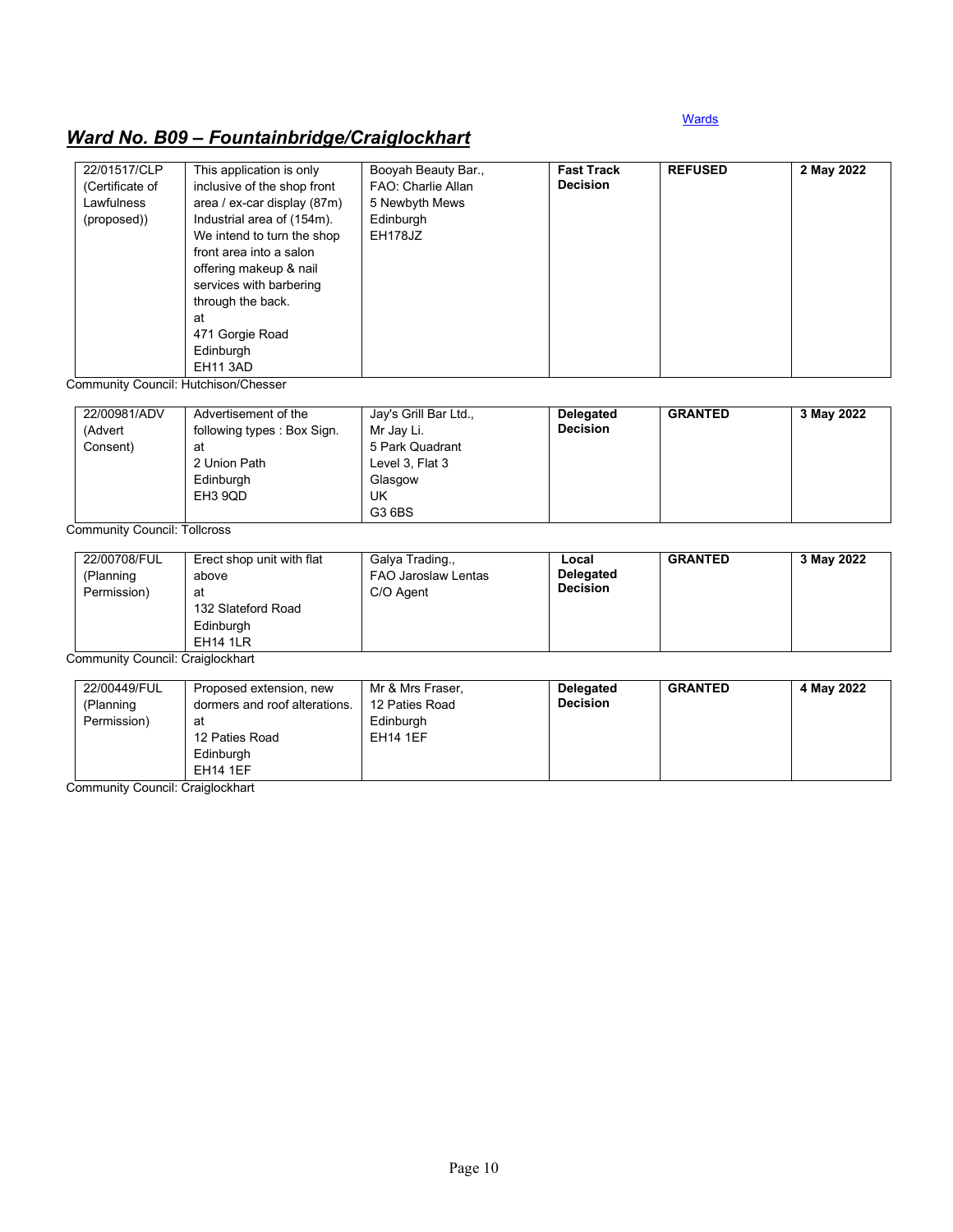# <span id="page-10-0"></span>*Ward No. B10 –Morningside*

| 22/02036/TCO<br>(Treework<br>Within a<br>Conservation<br>Area)                                | Lime & Holly at garages<br>area. Crown lift to clear<br>garage roof by no more than<br>2m. Remove endmost<br>Leyland Cypress which<br>completely overhangs<br>garage roof. Remove twin<br>stemmed Lawson Cypress<br>to south of drive. St Bennet's<br>Leyland Cypress branches<br>over applicant's lodge house<br>- reduce back to boundary<br>line. Remove Lawson<br>Cypress to north of drive.<br>Remove very small Lawson<br>Cypress stem. Trim<br>remaining 2 Lawson<br>Cypresses hard back from<br>drive & trim 1 back from<br>small /moribund Lime.<br>at<br>The Avenue<br>40 Greenhill Gardens<br>Edinburgh<br>EH10 4BJ | Mr Minto,<br>40 Greenhill Gardens<br>Edinburgh<br><b>EH10 4BJ</b>                                               | Delegated<br><b>Decision</b>         | <b>NOT MAKE A TREE</b><br><b>PRESERVATION</b><br><b>ORDER</b> | 3 May 2022 |
|-----------------------------------------------------------------------------------------------|--------------------------------------------------------------------------------------------------------------------------------------------------------------------------------------------------------------------------------------------------------------------------------------------------------------------------------------------------------------------------------------------------------------------------------------------------------------------------------------------------------------------------------------------------------------------------------------------------------------------------------|-----------------------------------------------------------------------------------------------------------------|--------------------------------------|---------------------------------------------------------------|------------|
| Community Council: Merchiston<br>22/01656/CLP<br>(Certificate of<br>Lawfulness<br>(proposed)) | Change the use from Class<br>4 Business (Office/Light<br>Industry) to Class 1 - retail.<br>at<br>38 Argyle Place<br>Edinburgh                                                                                                                                                                                                                                                                                                                                                                                                                                                                                                  | Rollo Developments.,<br>FAO: Sean Rollo<br>The Stables<br><b>Grannies Park Industrial</b><br>Estate<br>Dalkeith | <b>Fast Track</b><br><b>Decision</b> | <b>REFUSED</b>                                                | 2 May 2022 |
|                                                                                               | EH9 1JT                                                                                                                                                                                                                                                                                                                                                                                                                                                                                                                                                                                                                        | <b>EH22 1JR</b>                                                                                                 |                                      |                                                               |            |
| 22/01607/CLP<br>(Certificate of<br>Lawfulness<br>(proposed))                                  | Community Council: Marchmont/Sciennes<br>Conversion of ground floor<br>flat's existing single storey<br>outshoot into garden room.<br>Internal alterations to<br>convert existing rooms into<br>new kitchen and dining<br>room. Improvements to<br>garden's soft and hard<br>landscaping in association to<br>improve building's setting.<br>at<br>1 Argyle Park Terrace<br>Edinburgh<br>EH9 1JY                                                                                                                                                                                                                               | Mrs Howard-Williams,<br>1 Argyle Park Terrace<br>Edinburgh<br>EH9 1JY                                           | <b>Fast Track</b><br><b>Decision</b> | <b>GRANTED</b>                                                | 2 May 2022 |

Community Council: Marchmont/Sciennes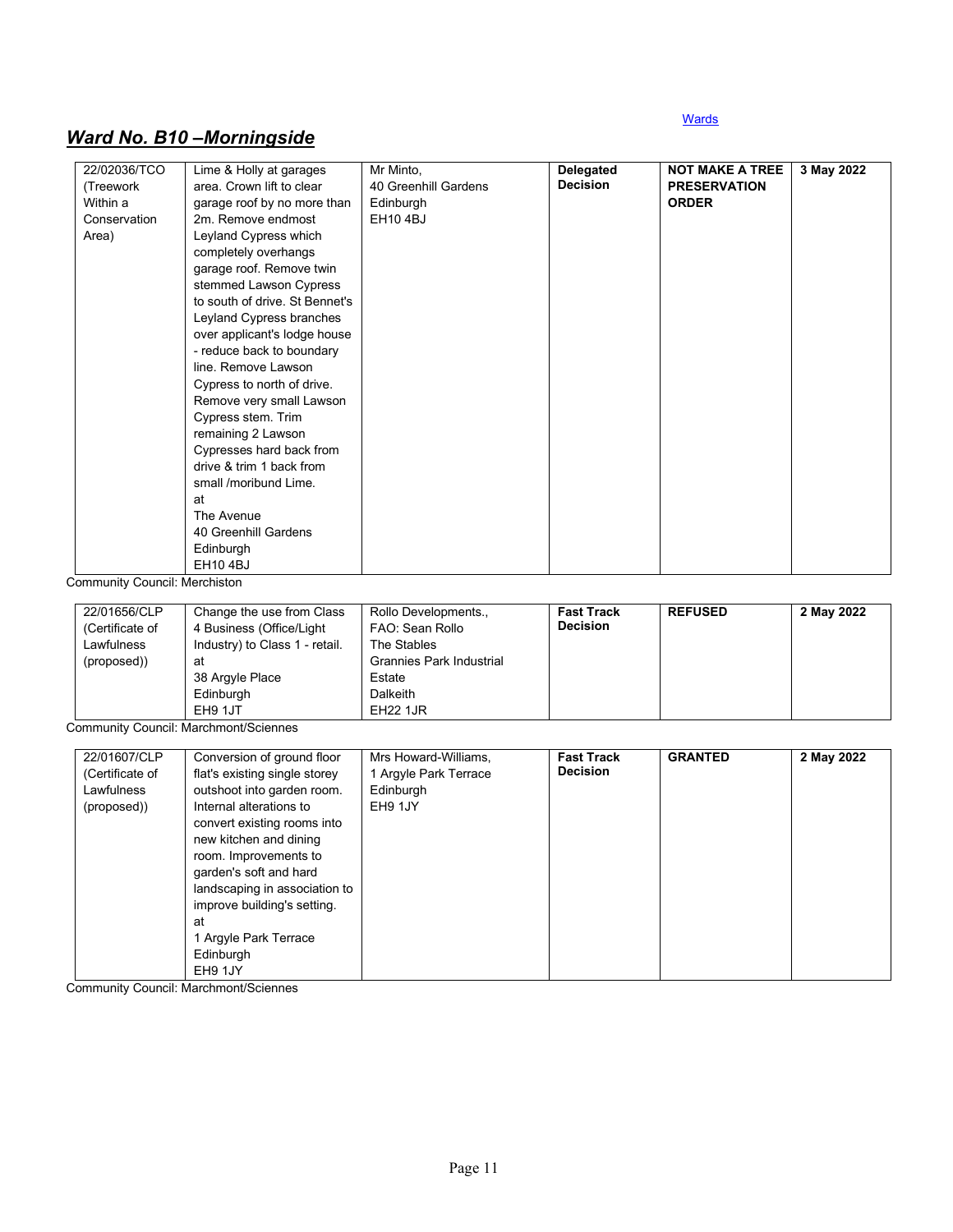| 22/01469/LBC<br>(Listed Building<br>Consent) | Internal alterations to<br>reinstate former kitchen and<br>erection of hardwood<br>conservatory.<br>at<br>2 Charterhall Road<br>Edinburgh<br>EH9 3HR | Mr Ferguson & Ms Burke,<br><b>Blackford Hill Lodge</b><br>2 Charterhall Road<br>Edinburgh<br>EH9 3HR | <b>Fast Track</b><br><b>Decision</b> | <b>GRANTED</b> | 6 May 2022 |
|----------------------------------------------|------------------------------------------------------------------------------------------------------------------------------------------------------|------------------------------------------------------------------------------------------------------|--------------------------------------|----------------|------------|
|----------------------------------------------|------------------------------------------------------------------------------------------------------------------------------------------------------|------------------------------------------------------------------------------------------------------|--------------------------------------|----------------|------------|

Community Council: Morningside

| 22/01470/FUL<br>(Planning<br>Permission) | Internal alterations to<br>reinstate former kitchen and<br>erection of hardwood<br>conservatory.<br>at<br>2 Charterhall Road<br>Edinburgh<br>EH9 3HR | Mr Ferguson & Ms Burke,<br><b>Blackford Hill Lodge</b><br>2 Charterhall Road<br>Edinburgh<br>EH9 3HR | <b>Local Fast</b><br><b>Track Decision</b> | <b>GRANTED</b> | 6 May 2022 |
|------------------------------------------|------------------------------------------------------------------------------------------------------------------------------------------------------|------------------------------------------------------------------------------------------------------|--------------------------------------------|----------------|------------|
|------------------------------------------|------------------------------------------------------------------------------------------------------------------------------------------------------|------------------------------------------------------------------------------------------------------|--------------------------------------------|----------------|------------|

Community Council: Morningside

| 22/01187/ADV | Advertisement of the            | Pizza Express.,           | <b>Delegated</b> | <b>GRANTED</b> | 4 May 2022 |
|--------------|---------------------------------|---------------------------|------------------|----------------|------------|
| (Advert      | following types: Fascia sign.   | FAO: Rob Weller           | <b>Decision</b>  |                |            |
| Consent)     | Installation of one set of halo | <b>Hunton House</b>       |                  |                |            |
|              | illuminated entrance text       | Highbridge Estate, Oxford |                  |                |            |
|              | reading PIZZERIA to replace     | Road                      |                  |                |            |
|              | existing 2 non-illuminated      | Uxbridge                  |                  |                |            |
|              | post mounted roundels to        | Middlesex                 |                  |                |            |
|              | replace existing.               | UB8 1LX                   |                  |                |            |
|              | at                              |                           |                  |                |            |
|              | 1 Nile Grove                    |                           |                  |                |            |
|              | Edinburgh                       |                           |                  |                |            |
|              | <b>EH10 4RE</b>                 |                           |                  |                |            |

Community Council: Morningside

| 22/01125/FUL<br>(Planning<br>Permission) | Rear extension; internal<br>alterations to include new<br>roof lights and rear dormer;<br>removal of side porch; new<br>garage door and altered<br>external side steps.<br>at<br>16 Greenbank Road<br>Edinburgh<br><b>EH10 5RY</b> | Mr & Mrs Riddle,<br>16 Greenbank Road<br>Edinburgh<br><b>EH10 5RY</b> | <b>Local Fast</b><br><b>Track Decision</b> | <b>GRANTED</b> | 3 May 2022 |
|------------------------------------------|------------------------------------------------------------------------------------------------------------------------------------------------------------------------------------------------------------------------------------|-----------------------------------------------------------------------|--------------------------------------------|----------------|------------|
|------------------------------------------|------------------------------------------------------------------------------------------------------------------------------------------------------------------------------------------------------------------------------------|-----------------------------------------------------------------------|--------------------------------------------|----------------|------------|

Community Council: Morningside

| 22/01079/FUL<br>(Planning<br>Permission) | New glazed facade to<br>existing garden room,<br>replacement roof light.<br>at<br>4 Abbotsford Park<br>Edinburgh<br>EH10 5DX | Mr Hepburn & Ms Hughes,<br>4 Abbotsford Park<br>Edinburgh<br>EH10 5DX | <b>Local Fast</b><br><b>Track Decision</b> | <b>GRANTED</b> | 3 May 2022 |
|------------------------------------------|------------------------------------------------------------------------------------------------------------------------------|-----------------------------------------------------------------------|--------------------------------------------|----------------|------------|
|------------------------------------------|------------------------------------------------------------------------------------------------------------------------------|-----------------------------------------------------------------------|--------------------------------------------|----------------|------------|

Community Council: Merchiston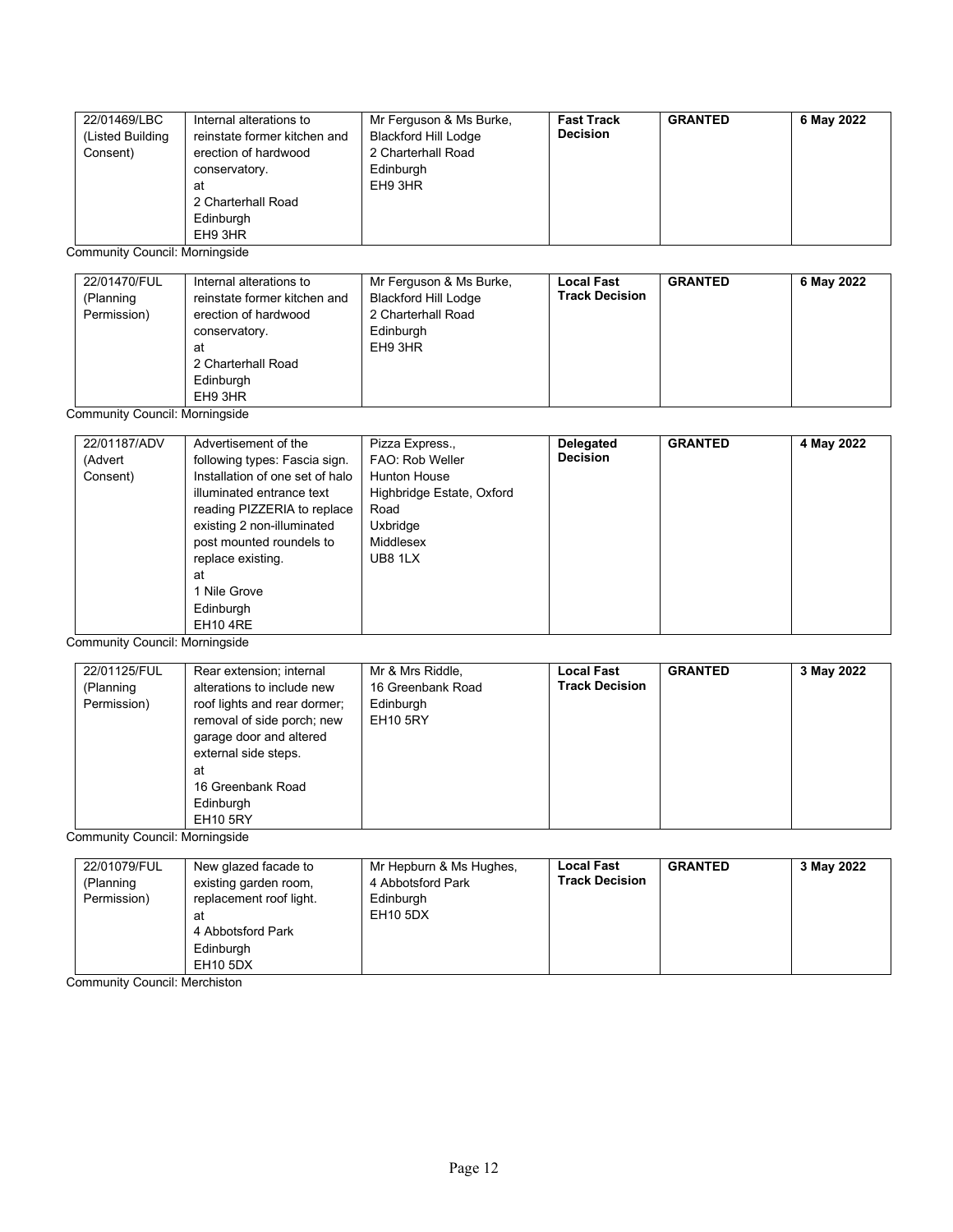# <span id="page-12-0"></span>*Ward No. B11 – City Centre*

| 22/01678/CLE                          | Existing use of property as                      | Silvermills Estates & Land          | <b>Fast Track</b> | <b>GRANTED</b> | 5 May 2022 |
|---------------------------------------|--------------------------------------------------|-------------------------------------|-------------------|----------------|------------|
| (Certificate of                       | short-term let                                   | Ltd                                 | <b>Decision</b>   |                |            |
| Lawfulness                            | at                                               | 11 Alva Street                      |                   |                |            |
| (existing))                           | Flat 3 32A Broughton Street                      | Edinburgh                           |                   |                |            |
|                                       | Edinburgh                                        | EH <sub>2</sub> 4PH                 |                   |                |            |
|                                       | EH <sub>1</sub> 3SB                              |                                     |                   |                |            |
|                                       | Community Council: New Town/Broughton            |                                     |                   |                |            |
| 22/01681/CLE                          |                                                  | Silvermills Estates & Land          | <b>Fast Track</b> | <b>GRANTED</b> |            |
|                                       | Existing use of property as                      |                                     | <b>Decision</b>   |                | 5 May 2022 |
| (Certificate of                       | short-term let.                                  | Ltd.,                               |                   |                |            |
| Lawfulness                            | at                                               | 11 Alva Street                      |                   |                |            |
| (existing))                           | Flat 4 32A Broughton Street                      | Edinburgh                           |                   |                |            |
|                                       | Edinburgh                                        | EH <sub>2</sub> 4PH                 |                   |                |            |
|                                       | EH13SB                                           |                                     |                   |                |            |
|                                       | Community Council: New Town/Broughton            |                                     |                   |                |            |
| 22/01684/CLE                          | Existing use of the property                     | Silvermills Estates & Land          | <b>Fast Track</b> | <b>GRANTED</b> | 5 May 2022 |
| (Certificate of                       | for short term letting.                          | Ltd.,                               | <b>Decision</b>   |                |            |
| Lawfulness                            | at                                               | 11 Alva Street                      |                   |                |            |
| (existing))                           | Flat 5 32A Broughton Street                      | Edinburgh                           |                   |                |            |
|                                       | Edinburgh                                        | EH <sub>2</sub> 4PH                 |                   |                |            |
|                                       | EH13SB                                           |                                     |                   |                |            |
|                                       | Community Council: New Town/Broughton            |                                     |                   |                |            |
| 22/01687/CLE                          | Existing use of property as                      | Silvermills Estates & Land          | <b>Fast Track</b> | <b>GRANTED</b> | 5 May 2022 |
| (Certificate of                       | short-term let.                                  | Ltd.                                | <b>Decision</b>   |                |            |
|                                       |                                                  |                                     |                   |                |            |
| Lawfulness                            | at                                               | 11 Alva Street                      |                   |                |            |
| (existing))                           | Flat 6 32A Broughton Street                      | Edinburgh                           |                   |                |            |
|                                       | Edinburgh                                        | EH <sub>2</sub> 4PH                 |                   |                |            |
|                                       | EH1 3SB<br>Community Council: New Town/Broughton |                                     |                   |                |            |
|                                       |                                                  |                                     |                   |                |            |
| 22/01803/CLE                          | To confirm existing use of                       | <b>Silvermills Estates And Land</b> | <b>Fast Track</b> | <b>GRANTED</b> | 5 May 2022 |
| (Certificate of                       | property as short-term let                       | Ltd.,                               | <b>Decision</b>   |                |            |
| Lawfulness                            | at                                               | 11 Alva Street                      |                   |                |            |
| (existing))                           | Flat 2 32A Broughton Street                      | Edinburgh                           |                   |                |            |
|                                       | Edinburgh                                        | Scotland                            |                   |                |            |
|                                       | EH13SB                                           | EH <sub>2</sub> 4PH                 |                   |                |            |
|                                       | Community Council: New Town/Broughton            |                                     |                   |                |            |
| 22/01306/LBC                          | Replacement of existing                          | Mr Hadden,                          | Delegated         | <b>GRANTED</b> | 3 May 2022 |
| (Listed Building                      | single glazed sashes on a                        | 3F 24 Fettes Row                    | <b>Decision</b>   |                |            |
| Consent)                              | like for like basis with new                     | Edinburgh                           |                   |                |            |
|                                       | sashes, custom fitted with                       | EH3 6RH                             |                   |                |            |
|                                       | IGU's. All historical detail to                  |                                     |                   |                |            |
|                                       |                                                  |                                     |                   |                |            |
|                                       | be matched /reinstated.                          |                                     |                   |                |            |
|                                       | Existing cases to be                             |                                     |                   |                |            |
|                                       | refurbished in situ except                       |                                     |                   |                |            |
|                                       | W7 which is to be replaced                       |                                     |                   |                |            |
|                                       | due to previous, non-                            |                                     |                   |                |            |
|                                       | standard and poorly carried                      |                                     |                   |                |            |
|                                       | out repair-work.                                 |                                     |                   |                |            |
|                                       | at                                               |                                     |                   |                |            |
|                                       | 3F 24 Fettes Row                                 |                                     |                   |                |            |
|                                       | Edinburgh                                        |                                     |                   |                |            |
|                                       | EH3 6RH                                          |                                     |                   |                |            |
| Community Council: New Town/Broughton |                                                  |                                     |                   |                |            |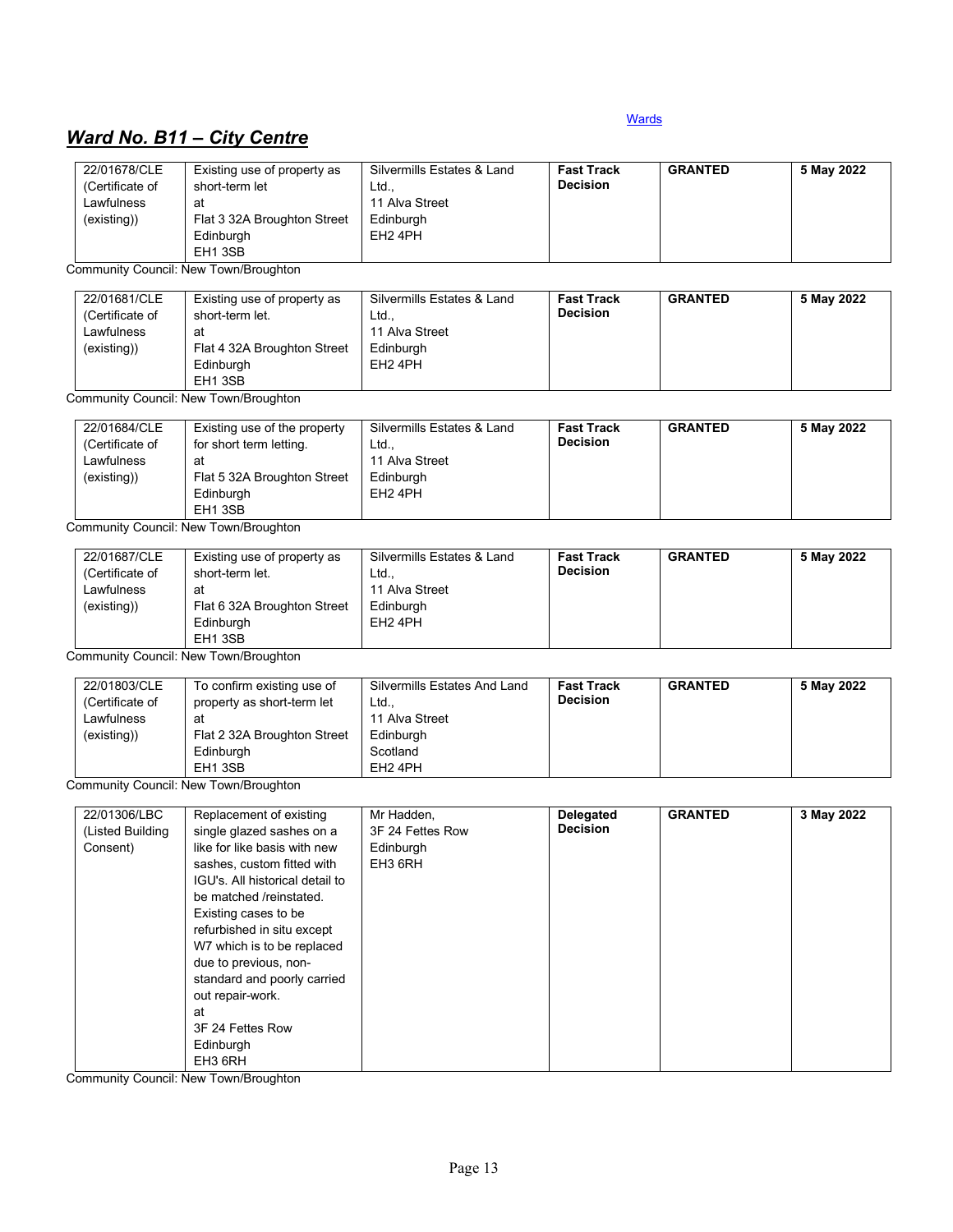| 22/01223/LBC     | Replacement of existing         | Mr Alistair Waddell., | <b>Delegated</b> | <b>GRANTED</b> | 6 May 2022 |
|------------------|---------------------------------|-----------------------|------------------|----------------|------------|
| (Listed Building | single glazed sashes on a       | 10 Gayfield Square    | <b>Decision</b>  |                |            |
| Consent)         | like-for-like basis with new    | Edinburgh             |                  |                |            |
|                  | sashes, custom fitted with      | EH1 3NT               |                  |                |            |
|                  | IGU's. All historical detail to |                       |                  |                |            |
|                  | be matched / reinstated.        |                       |                  |                |            |
|                  | Existing cases to be            |                       |                  |                |            |
|                  | refurbished in situ.            |                       |                  |                |            |
|                  | at                              |                       |                  |                |            |
|                  | 10 Gayfield Square              |                       |                  |                |            |
|                  | Edinburgh                       |                       |                  |                |            |
|                  | EH <sub>1</sub> 3NT             |                       |                  |                |            |

Community Council: New Town/Broughton

| 22/01198/FUL<br>Removal of existing roof<br>(Planning<br>cover and re-slating<br>Permission)<br>including replacing leadwork<br>and dormer roof coverings.<br>at<br>4 - 6 Dublin Street<br>Edinburgh<br>EH1 3PP | The Co-Proprietors Of 4 - 6<br>Dublin Street.,<br>FAO: Greig Adams<br>6 Dublin Street<br>Edinburgh<br>EH1 3PP | Local<br><b>Delegated</b><br><b>Decision</b> | <b>GRANTED</b> | 6 May 2022 |
|-----------------------------------------------------------------------------------------------------------------------------------------------------------------------------------------------------------------|---------------------------------------------------------------------------------------------------------------|----------------------------------------------|----------------|------------|
|-----------------------------------------------------------------------------------------------------------------------------------------------------------------------------------------------------------------|---------------------------------------------------------------------------------------------------------------|----------------------------------------------|----------------|------------|

Community Council: New Town/Broughton

| Strip and re-slate existing | The Co-Proprietors Of 4 - 6 | Delegated       | <b>GRANTED</b> | 6 May 2022 |
|-----------------------------|-----------------------------|-----------------|----------------|------------|
| pitched roof including      | Dublin Street.,             | <b>Decision</b> |                |            |
| replacing dormer roof       | FAO: Greig Adams            |                 |                |            |
| coverings and lead valleys. | 6 Dublin Street             |                 |                |            |
| lead gutters and skews.     | Edinburgh                   |                 |                |            |
| at                          | EH1 3PP                     |                 |                |            |
| 4 - 6 Dublin Street         |                             |                 |                |            |
| Edinburah                   |                             |                 |                |            |
| EH <sub>1</sub> 3PP         |                             |                 |                |            |
|                             |                             |                 |                |            |

Community Council: New Town/Broughton

| 22/01182/CLE<br>Mr Shahid Raza.,<br>Short term residential letting<br>16 Silverbirch Glade<br>(Certificate of<br>(sui generis)<br>Lawfulness<br>Adambrae<br>at<br>(existing))<br>Flat 13<br>Livingston<br><b>EH54 9JS</b><br>Parliament Square<br>Edinburgh<br>EH1 1RF | <b>Fast Track</b><br><b>Decision</b> | <b>GRANTED</b> | 5 May 2022 |
|------------------------------------------------------------------------------------------------------------------------------------------------------------------------------------------------------------------------------------------------------------------------|--------------------------------------|----------------|------------|
|------------------------------------------------------------------------------------------------------------------------------------------------------------------------------------------------------------------------------------------------------------------------|--------------------------------------|----------------|------------|

Community Council: Old Town

| 22/01185/FUL<br>(Planning<br>Permission) | Landscaping work around<br>Heart of Midlothian Football<br>Club War memorial including<br>the formation of a low wall<br>and railing and re-surfacing<br>in the vicinity of the<br>memorial.<br>at<br>Heart Of Midlothian War<br><b>Memorial Clock</b><br>Haymarket<br>Edinburgh | Macrae's Battalion Trust.,<br>FAO: Jack Alexander<br>27 Priestfield Road<br>Edinburgh<br>EH16 5HU | Local<br>Delegated<br><b>Decision</b> | <b>GRANTED</b> | 2 May 2022 |
|------------------------------------------|----------------------------------------------------------------------------------------------------------------------------------------------------------------------------------------------------------------------------------------------------------------------------------|---------------------------------------------------------------------------------------------------|---------------------------------------|----------------|------------|
|------------------------------------------|----------------------------------------------------------------------------------------------------------------------------------------------------------------------------------------------------------------------------------------------------------------------------------|---------------------------------------------------------------------------------------------------|---------------------------------------|----------------|------------|

Community Council: West End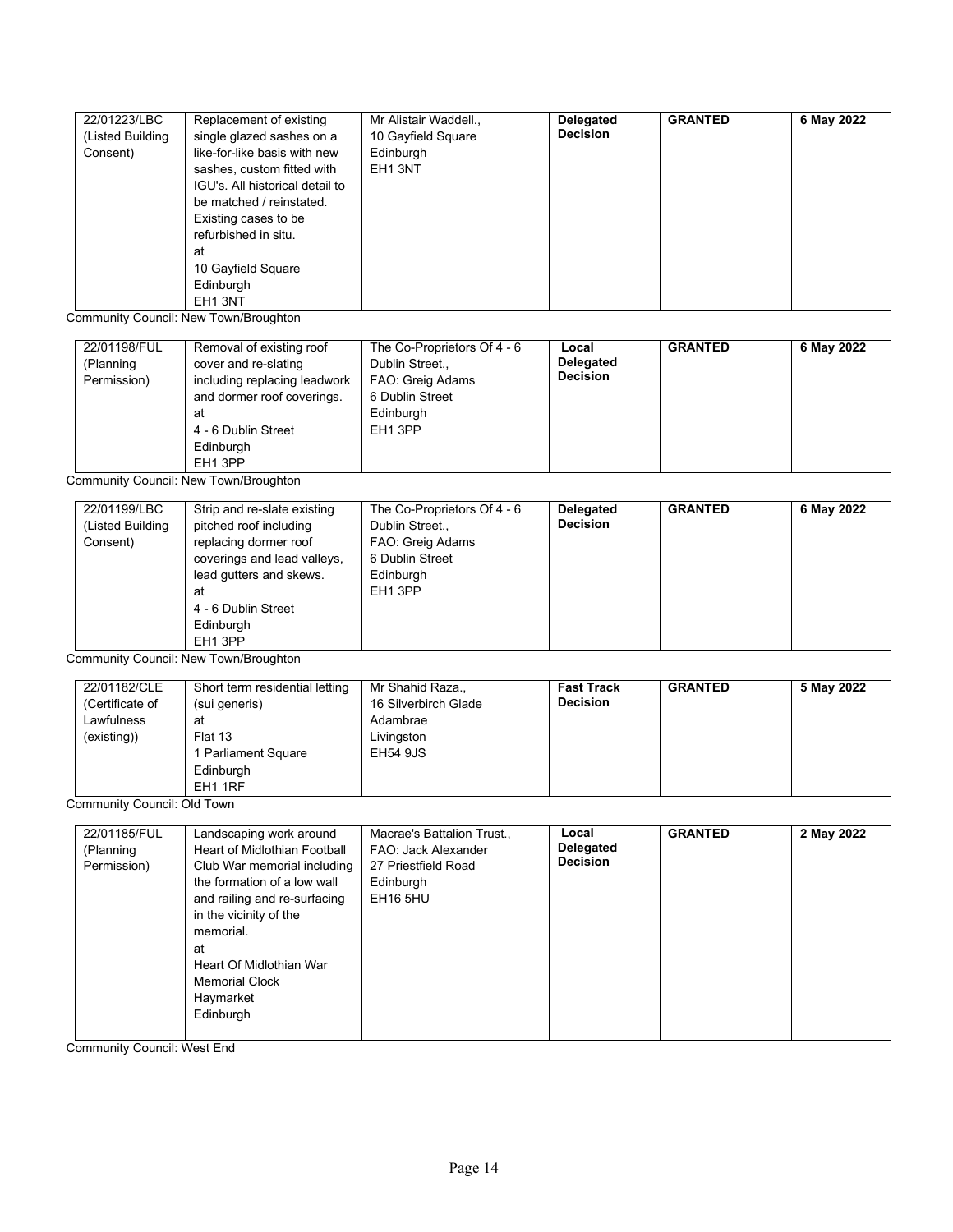| 22/01152/LBC<br>(Listed Building<br>Consent) | Add a double leaf vehicular<br>gate to the North side<br>railings.<br>at<br>Palace Of Holyrood House<br>23 Abbey Strand<br>Edinburgh<br>EH8 8DX | Mr Ralph Lutton.,<br>The Palace Of Holyrood<br>Abbey Strand<br>Edinburgh<br>EH8 8DX | <b>Delegated</b><br><b>Decision</b> | <b>GRANTED</b> | 4 May 2022 |
|----------------------------------------------|-------------------------------------------------------------------------------------------------------------------------------------------------|-------------------------------------------------------------------------------------|-------------------------------------|----------------|------------|
|----------------------------------------------|-------------------------------------------------------------------------------------------------------------------------------------------------|-------------------------------------------------------------------------------------|-------------------------------------|----------------|------------|

Community Council: Old Town

| 22/01053/LBC     | Internal alterations to form a | Ms Moody,               | Delegated       | <b>GRANTED</b> | 4 May 2022 |
|------------------|--------------------------------|-------------------------|-----------------|----------------|------------|
| (Listed Building | principal bathroom off hall,   | 2F 2 Glencairn Crescent | <b>Decision</b> |                |            |
| Consent)         | create a third bedroom to      | Edinburgh               |                 |                |            |
|                  | the rear in place of existing  | <b>EH12 5BS</b>         |                 |                |            |
|                  | bathroom. New en-suite         |                         |                 |                |            |
|                  | bathroom in lieu of utility    |                         |                 |                |            |
|                  | cupboard. External             |                         |                 |                |            |
|                  | alterations to windows.        |                         |                 |                |            |
|                  | Replace existing decayed       |                         |                 |                |            |
|                  | sash and case windows with     |                         |                 |                |            |
|                  | replica double glazed timber   |                         |                 |                |            |
|                  | sash and case windows.         |                         |                 |                |            |
|                  | at                             |                         |                 |                |            |
|                  | 2F 2 Glencairn Crescent        |                         |                 |                |            |
|                  | Edinburgh                      |                         |                 |                |            |
|                  | <b>EH12 5BS</b>                |                         |                 |                |            |

Community Council: West End

| 22/00992/FUL | Existing building is single   | <b>Historic Environment</b> | <b>Local Fast</b>     | <b>GRANTED</b> | 2 May 2022 |
|--------------|-------------------------------|-----------------------------|-----------------------|----------------|------------|
| (Planning    | storey brick with external    | Scotland.,                  | <b>Track Decision</b> |                |            |
| Permission)  | render finish, felted roof. A | Longmore House              |                       |                |            |
|              | section of the felted roof is | Salisbury Place             |                       |                |            |
|              | raised to accommodate         | Edinburgh                   |                       |                |            |
|              | equipment within the          | EH9 1SH                     |                       |                |            |
|              | existing building enclosure.  |                             |                       |                |            |
|              | Equipment is necessary to     |                             |                       |                |            |
|              | improve environmental         |                             |                       |                |            |
|              | conditions for masonry work,  |                             |                       |                |            |
|              | health and safety             |                             |                       |                |            |
|              | consideration.                |                             |                       |                |            |
|              | at                            |                             |                       |                |            |
|              | 13 Croft-an-righ              |                             |                       |                |            |
|              | Edinburgh                     |                             |                       |                |            |
|              | EH8 8EG                       |                             |                       |                |            |

Community Council: Old Town

| 22/00673/FUL | Change of Use frpm Office | Leach Partnership., | Local            | <b>GRANTED</b> | 2 May 2022 |
|--------------|---------------------------|---------------------|------------------|----------------|------------|
| (Planning    | Class 4) to Coffee Shop   | Mr Steve Leach.     | <b>Delegated</b> |                |            |
| Permission)  | (Class 3 - restricted).   | 15 Queen Street     | <b>Decision</b>  |                |            |
|              | at                        | New Town            |                  |                |            |
|              | 15 Queen Street           | Edinburgh           |                  |                |            |
|              | New Town                  | EH <sub>2</sub> 1JE |                  |                |            |
|              | Edinburgh                 |                     |                  |                |            |
|              | EH <sub>2</sub> 1JE       |                     |                  |                |            |

Community Council: New Town/Broughton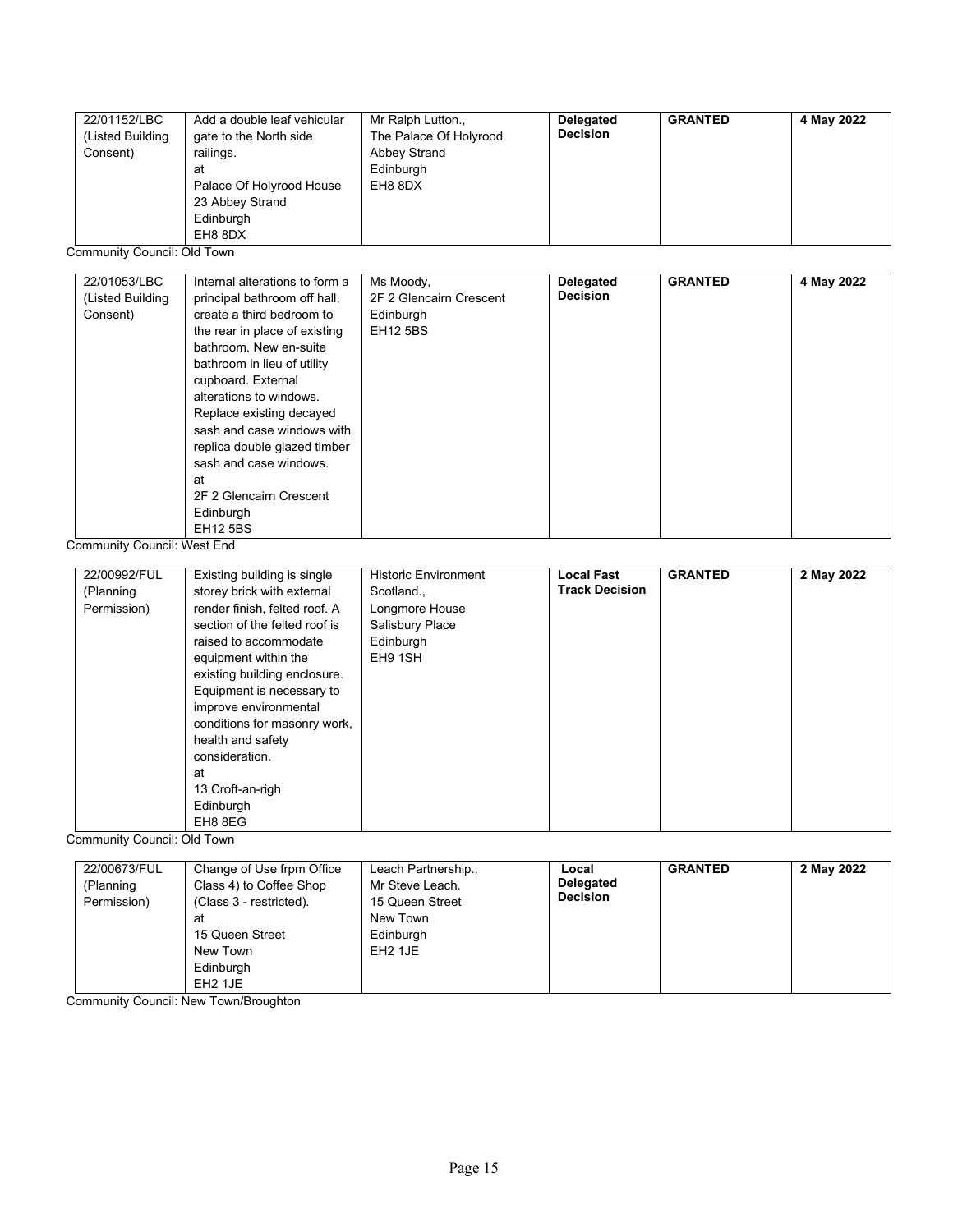| 22/00508/FUL | Existing 3 No. Huawei      | EE Limited.,         | <b>Fast Track</b> | <b>GRANTED</b> | 3 May 2022 |
|--------------|----------------------------|----------------------|-------------------|----------------|------------|
| (Planning    | Antenna to be removed and  | <b>Trident Place</b> | <b>Decision</b>   |                |            |
| Permission)  | replaced with proposed 1   | Mosquito Way         |                   |                |            |
|              | No. EE CommScope           | Hatfield             |                   |                |            |
|              | Antenna. Existing 3 No.    | Hertfordshire        |                   |                |            |
|              | ancillary equipment to be  | AL10 9BW             |                   |                |            |
|              | removed and replaced. 1    |                      |                   |                |            |
|              | No. existing cabinet to be |                      |                   |                |            |
|              | removed and replaced.      |                      |                   |                |            |
|              | at                         |                      |                   |                |            |
|              | St John's Church           |                      |                   |                |            |
|              | 1 Lothian Road             |                      |                   |                |            |
|              | Edinburgh                  |                      |                   |                |            |
|              | EH1 2EP                    |                      |                   |                |            |

Community Council: West End

| 22/00509/LBC     | Existing 3 No. Huawei     | EE Limited.,         | <b>Fast Track</b> | <b>GRANTED</b> | 3 May 2022 |
|------------------|---------------------------|----------------------|-------------------|----------------|------------|
| (Listed Building | antenna to be removed and | <b>Trident Place</b> | <b>Decision</b>   |                |            |
| Consent)         | replaced with proposed 1  | Mosquito Way         |                   |                |            |
|                  | No. EE Commscope          | Hatfield             |                   |                |            |
|                  | antenna, existing 3 No.   | <b>AL10 9AB</b>      |                   |                |            |
|                  | ancillary equipment to be |                      |                   |                |            |
|                  | removed and replaced, 1   |                      |                   |                |            |
|                  | No. existing cabinet to   |                      |                   |                |            |
|                  | removed and replaced.     |                      |                   |                |            |
|                  | at                        |                      |                   |                |            |
|                  | St John's Church          |                      |                   |                |            |
|                  | 1 Lothian Road            |                      |                   |                |            |
|                  | Edinburgh                 |                      |                   |                |            |
|                  | EH <sub>1</sub> 2EP       |                      |                   |                |            |

Community Council: West End

# <span id="page-15-0"></span>*Ward No. B12 – Leith Walk*

## **[Wards](#page-0-0)**

| 22/01816/TCO<br>(Treework<br>Within a<br>Conservation<br>Area) | 2 young self-seeded Ash<br>and 1 Elder and Sycamore -<br>remove all trees.<br>at<br>282 Leith Walk<br>Edinburgh<br>EH6 5BX | Ms Hare.<br>282 Leith Walk<br>Edinburgh<br>EH6 5BX | Delegated<br><b>Decision</b> | <b>NOT MAKE A TREE</b><br><b>PRESERVATION</b><br><b>ORDER</b> | 6 May 2022 |
|----------------------------------------------------------------|----------------------------------------------------------------------------------------------------------------------------|----------------------------------------------------|------------------------------|---------------------------------------------------------------|------------|
|----------------------------------------------------------------|----------------------------------------------------------------------------------------------------------------------------|----------------------------------------------------|------------------------------|---------------------------------------------------------------|------------|

Community Council: Leith Central

| 22/01665/CLP<br>(Certificate of<br>Lawfulness<br>(proposed)) | Installation of roof-mounted<br>solar and associated<br>infrastructure to generate<br>renewable electricity for use<br>within Easter Road Stadium.<br>at<br>12 Albion Place<br>Albion<br>Edinburgh | Olympus Solar 1 Ltd.,<br>The Sustainability Hub<br>Exeter<br>EX6 7BE | <b>Fast Track</b><br><b>Decision</b> | <b>GRANTED</b> | 2 May 2022 |
|--------------------------------------------------------------|----------------------------------------------------------------------------------------------------------------------------------------------------------------------------------------------------|----------------------------------------------------------------------|--------------------------------------|----------------|------------|
|                                                              | EH7 5QG                                                                                                                                                                                            |                                                                      |                                      |                |            |

Community Council: Leith Central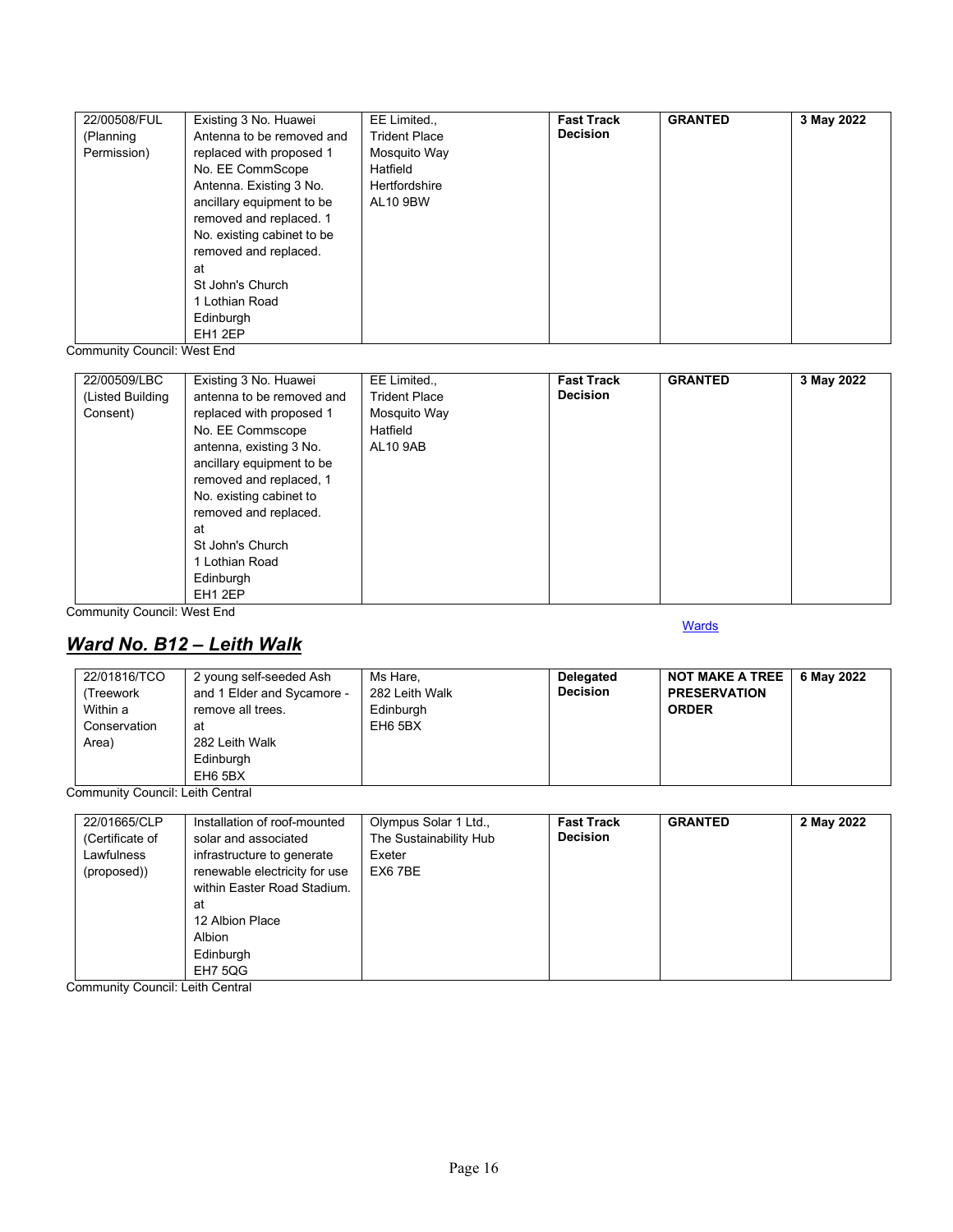| 22/01070/FUL | Change of use from Class 1 | Toolstation Ltd., | Local            | <b>GRANTED</b> | 5 May 2022 |
|--------------|----------------------------|-------------------|------------------|----------------|------------|
| (Planning    | to Class 1/Class 6.        | Lodge Way House   | <b>Delegated</b> |                |            |
| Permission)  | at                         | Lodge Way         | <b>Decision</b>  |                |            |
|              | 169 Bonnington Road        | Harlestone Road   |                  |                |            |
|              | Edinburgh                  | Northampton       |                  |                |            |
|              | EH6 5BQ                    | NN5 7UG           |                  |                |            |

Community Council: Leith Central

| 22/00824/FUL<br>(Planning<br>Permission) | Change of Use from<br>dwelling to HMO<br>at<br>68 Albion Road | Mr Shoaira.<br>Flat 9 14 Albion Gardens<br>Edinburgh<br>EH7 5NS | Local<br>Delegated<br><b>Decision</b> | <b>REFUSED</b> | 5 May 2022 |
|------------------------------------------|---------------------------------------------------------------|-----------------------------------------------------------------|---------------------------------------|----------------|------------|
|                                          | Edinburgh<br><b>EH7 5QZ</b>                                   |                                                                 |                                       |                |            |

Community Council: Leith Central

| 22/00688/FUL<br>(Planning<br>Permission) | Proposed two storey gable<br>extension.<br>at<br>12 Bellevue Terrace<br>Edinburgh<br>EH7 4DS | Mr James Snell.,<br>12 Bellevue Terrace<br>Edinburgh<br>EH7 4DS | <b>Local Fast</b><br><b>Track Decision</b> | <b>GRANTED</b> | 3 May 2022 |
|------------------------------------------|----------------------------------------------------------------------------------------------|-----------------------------------------------------------------|--------------------------------------------|----------------|------------|
|------------------------------------------|----------------------------------------------------------------------------------------------|-----------------------------------------------------------------|--------------------------------------------|----------------|------------|

Community Council: New Town/Broughton

| 22/00634/FUL<br>(Planning<br>Permission) | Form new rear dormer and<br>velux windows (as<br>amended).<br>at<br>27 Lady Menzies Place<br>Edinburgh<br>EH7 5BA | Mr Malleson,<br>27 Lady Menzies Place<br>Edinburgh<br>EH7 5BA | Local<br>Delegated<br><b>Decision</b> | <b>GRANTED</b> | 2 May 2022 |
|------------------------------------------|-------------------------------------------------------------------------------------------------------------------|---------------------------------------------------------------|---------------------------------------|----------------|------------|
|------------------------------------------|-------------------------------------------------------------------------------------------------------------------|---------------------------------------------------------------|---------------------------------------|----------------|------------|

Community Council: Leith Central

# <span id="page-16-0"></span>*Ward No. B13 – Leith*

### **[Wards](#page-0-0)**

| 22/01034/FUL | Change of use from             | ACOSVO.,          | <b>Local Fast</b>     | <b>GRANTED</b> | 2 May 2022 |
|--------------|--------------------------------|-------------------|-----------------------|----------------|------------|
| (Planning    | 'Retail/Shop' space (class 1)  | FAO: Lauren Tough | <b>Track Decision</b> |                |            |
| Permission)  | to 'Charity Office and         | Unit 37           |                       |                |            |
|              | <b>Education Centre' space</b> | Ocean Terminal    |                       |                |            |
|              | (Sui Generis).                 | 98 Ocean Drive    |                       |                |            |
|              | at                             | Edinburgh         |                       |                |            |
|              | Unit 37                        | EH6 6JJ           |                       |                |            |
|              | Ocean Terminal                 |                   |                       |                |            |
|              | 98 Ocean Drive                 |                   |                       |                |            |
|              | Edinburgh                      |                   |                       |                |            |
|              | EH6 6JJ                        |                   |                       |                |            |

Community Council: Leith Harbour And Newhaven

#### **[Wards](#page-0-0)**

# <span id="page-16-1"></span>*Ward No. B14 – Craigentinny/Duddingston*

| 22/00486/FUL<br>(Planning<br>Permission) | Change of use of existing<br>light industrial unit, to form<br>Doggie Day Care and Dog<br>Grooming Centre. No<br>physical changes to layout<br>or exterior of building.<br>at | Winston's Doggie Day Care.,<br>2D West Telferton<br>Edinburgh<br>EH7 6UL | Local<br>Delegated<br><b>Decision</b> | <b>GRANTED</b> | 3 May 2022 |
|------------------------------------------|-------------------------------------------------------------------------------------------------------------------------------------------------------------------------------|--------------------------------------------------------------------------|---------------------------------------|----------------|------------|
|                                          | 2D & 2E West Telferton<br>Edinburgh<br>EH7 6UL                                                                                                                                |                                                                          |                                       |                |            |

Community Council: Craigentinny/Meadowbank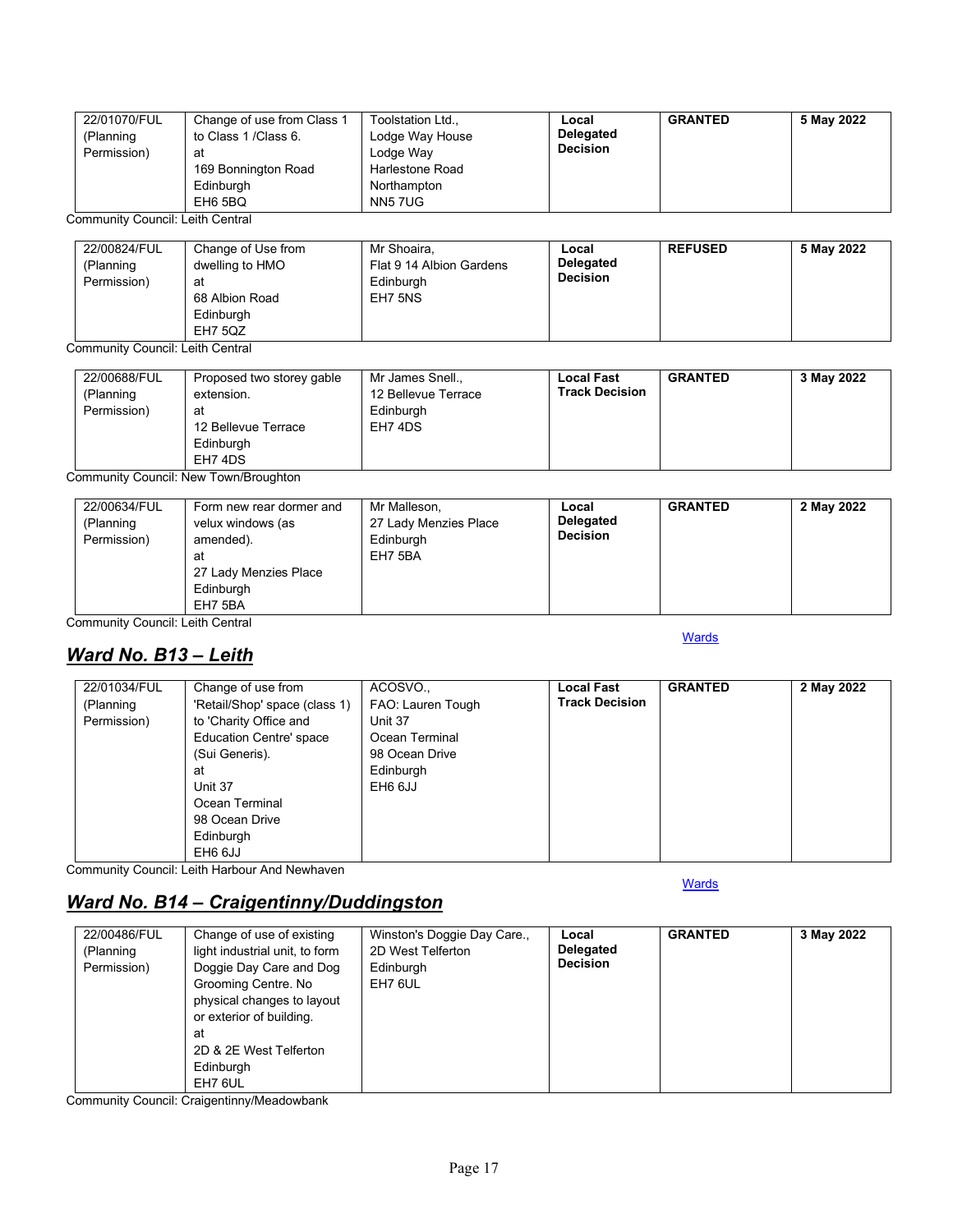# <span id="page-17-0"></span>*Ward No. B15 – Southside/Newington*

| 22/02240/TCO                 | Beech Tree - Removal of a              | Mr Iain Philip.,          | <b>Delegated</b>      | <b>NOT MAKE A TREE</b> | 3 May 2022 |
|------------------------------|----------------------------------------|---------------------------|-----------------------|------------------------|------------|
| (Treework                    | single tree threatening the            | 11 Ventnor Terrace        | <b>Decision</b>       | <b>PRESERVATION</b>    |            |
| Within a                     | integrity of the perimeter             | Edinburgh                 |                       | <b>ORDER</b>           |            |
| Conservation                 | wall.                                  | EH9 2BL                   |                       |                        |            |
| Area)                        | at                                     |                           |                       |                        |            |
|                              | 11 Ventnor Terrace                     |                           |                       |                        |            |
|                              | Edinburgh                              |                           |                       |                        |            |
|                              | EH9 2BL                                |                           |                       |                        |            |
|                              | Community Council: Grange/Prestonfield |                           |                       |                        |            |
| 22/02160/FUL                 | Construction of habitable              | S/O Southside Property    | Delegated             | <b>WITHDRAWN</b>       | 6 May 2022 |
| (Planning                    | space in the attic and                 | Management.,              | <b>Decision</b>       |                        |            |
| Permission)                  | change of use to form HMO              | FAO: John Davidson        |                       |                        |            |
|                              | including installation of roof         | 20 Nicolson Street        |                       |                        |            |
|                              | lights.                                | Edinburgh                 |                       |                        |            |
|                              | at                                     | EH8 9DH                   |                       |                        |            |
|                              | 3F2 28 South Clerk Street              |                           |                       |                        |            |
|                              | Edinburgh                              |                           |                       |                        |            |
|                              | EH8 9PR                                |                           |                       |                        |            |
| Community Council: Southside |                                        |                           |                       |                        |            |
| 22/01373/FUL                 | Proposed alterations to form           | Ms A MILLER,              | <b>Local Fast</b>     | <b>GRANTED</b>         | 4 May 2022 |
| (Planning                    | opening for new french                 | PF <sub>1</sub>           | <b>Track Decision</b> |                        |            |
| Permission)                  | doors to front of ground floor         | 11 Clearburn Road         |                       |                        |            |
|                              | flat.                                  | Edinburgh                 |                       |                        |            |
|                              | at                                     | <b>EH16 5EZ</b>           |                       |                        |            |
|                              | PF <sub>1</sub>                        |                           |                       |                        |            |
|                              | 11 Clearburn Road                      |                           |                       |                        |            |
|                              | Edinburgh                              |                           |                       |                        |            |
|                              | <b>EH16 5EZ</b>                        |                           |                       |                        |            |
|                              | Community Council: Grange/Prestonfield |                           |                       |                        |            |
|                              |                                        |                           |                       |                        |            |
| 22/01313/LBC                 | Conversion of attic space              | Southside DBM Investments | <b>Delegated</b>      | <b>WITHDRAWN</b>       | 6 May 2022 |
| (Listed Building             | into habitable area.                   | Ltd.                      | <b>Decision</b>       |                        |            |
| Consent)                     | at                                     | FAO: John Davidson        |                       |                        |            |
|                              | 3F2 28 South Clerk Street              | 20 Nicolson Street        |                       |                        |            |
|                              | Edinburgh                              | Edinburgh                 |                       |                        |            |
|                              | EH8 9PR                                | EH8 9DH                   |                       |                        |            |
| Community Council: Southside |                                        |                           |                       |                        |            |
| 22/01319/LBC                 | Conversion of attic space              | Southside DBM Investments | <b>Delegated</b>      | <b>WITHDRAWN</b>       | 6 May 2022 |
| (Listed Building             | into habitable area.                   | Ltd                       | <b>Decision</b>       |                        |            |
| Consent)                     | at                                     | FAO: John Davidson        |                       |                        |            |
|                              | 3F2 28 South Clerk Street              | 20 Nicolson Street        |                       |                        |            |

Community Council: Southside

Community Council: Marchmont/Sciennes

Edinburgh EH8 9PR

| 22/01293/FUL | Erection of proposed     | Mr Moray & Mrs Susan | <b>Local Fast</b>     | <b>GRANTED</b> | 3 May 2022 |
|--------------|--------------------------|----------------------|-----------------------|----------------|------------|
| (Planning    | siberian larch finished  | Brown                | <b>Track Decision</b> |                |            |
| Permission)  | garden room at bottom of | 137 Grange Loan      |                       |                |            |
|              | garden.                  | Edinburgh            |                       |                |            |
|              | at                       | EH9 2HB              |                       |                |            |
|              | 137 Grange Loan          |                      |                       |                |            |
|              | Edinburgh                |                      |                       |                |            |
|              | EH9 2HB                  |                      |                       |                |            |

Edinburgh EH8 9DH

Community Council: Marchmont/Sciennes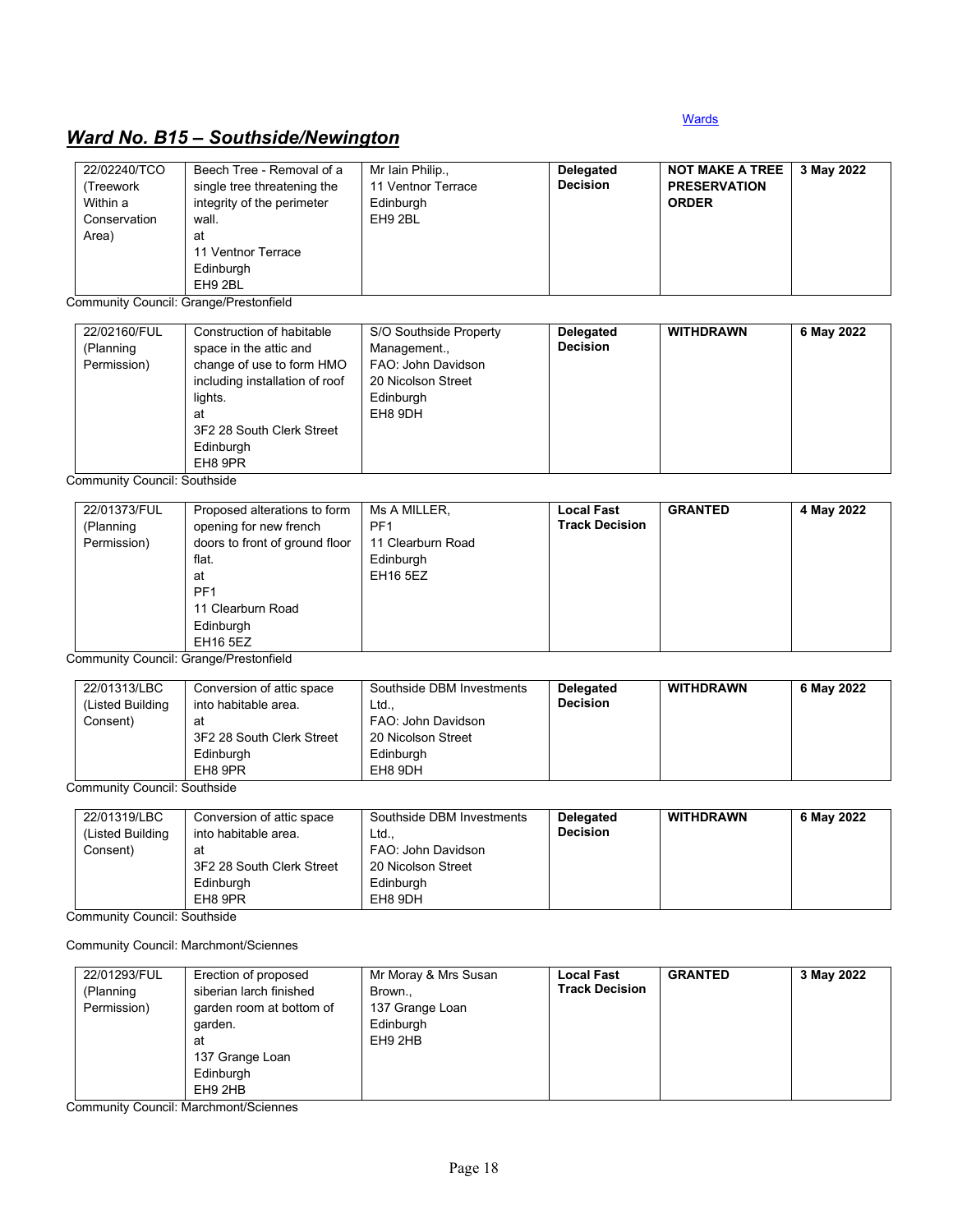**[Wards](#page-0-0)** 

# <span id="page-18-0"></span>*Ward No. B16 – Liberton/Gilmerton*

| 22/00776/FUL<br>(Planning | Erect stand-alone building<br>for ancillary office use and | Mr Remigiusz Tronikowski.,<br>8 Ruthven Place | <b>Local Fast</b><br><b>Track Decision</b> | <b>GRANTED</b> | 3 May 2022 |
|---------------------------|------------------------------------------------------------|-----------------------------------------------|--------------------------------------------|----------------|------------|
|                           |                                                            |                                               |                                            |                |            |
| Permission)               | storage.                                                   | Edinburgh                                     |                                            |                |            |
|                           | at                                                         | EH <sub>16</sub> 5TU                          |                                            |                |            |
|                           | 8 Ruthven Place                                            |                                               |                                            |                |            |
|                           | Edinburgh                                                  |                                               |                                            |                |            |
|                           | EH16 5TU                                                   |                                               |                                            |                |            |

Community Council: Gilmerton/Straiton/Inch

| 21/06457/TPO | Tree works as detailed in   | City Of Edinburgh Council., | <b>Delegated</b> | <b>GRANTED</b> | 3 May 2022 |
|--------------|-----------------------------|-----------------------------|------------------|----------------|------------|
| (Treework)   | attached document - work    | Mr John Morrison.           | <b>Decision</b>  |                |            |
| Within a     | order 6765 - tree works as  | Inverleith Farm House       |                  |                |            |
| Conservation | detailed in attached        | 5 Arboretum Place           |                  |                |            |
| Area)        | document - work order 6765. | <b>EDINBURGH</b>            |                  |                |            |
|              | at                          | Scotland                    |                  |                |            |
|              | Mortonhall Crematorium      | EH3 5NY                     |                  |                |            |
|              | 30B Howden Hall Road        |                             |                  |                |            |
|              | Edinburgh                   |                             |                  |                |            |
|              | EH16 6TX                    |                             |                  |                |            |

Community Council: Liberton

# <span id="page-18-1"></span>*Ward No. B17 – Portobello/Craigmillar*

| 22/01380/LBC<br>(Listed Building<br>Consent) | Replacement of existing<br>sashes on a like for like<br>basis with new sashes,<br>custom fitted with IGU's. All | Mr Adam Taylor.,<br>33 Regent Street<br>Edinburgh<br><b>EH15 2AY</b> | Delegated<br><b>Decision</b> | <b>GRANTED</b> | 6 May 2022 |
|----------------------------------------------|-----------------------------------------------------------------------------------------------------------------|----------------------------------------------------------------------|------------------------------|----------------|------------|
|                                              | historical detail to be<br>matched reinstated. Existing<br>cases to be refurbished in<br>situ.<br>at            |                                                                      |                              |                |            |
|                                              | 33 Regent Street<br>Edinburgh<br><b>EH15 2AY</b>                                                                |                                                                      |                              |                |            |

Community Council: Portobello

| 22/01143/FUL<br>(Planning<br>Permission) | Single storey flat roof<br>extension on the rear and<br>car port on the side along<br>with internal alterations.<br>at<br>23 North Greens<br>Edinburgh<br><b>EH15 3RT</b> | Ms Pamela Whittle.,<br>23 North Greens<br>Edinburgh<br><b>EH15 3RT</b> | <b>Local Fast</b><br><b>Track Decision</b> | <b>GRANTED</b> | 3 May 2022 |
|------------------------------------------|---------------------------------------------------------------------------------------------------------------------------------------------------------------------------|------------------------------------------------------------------------|--------------------------------------------|----------------|------------|
|------------------------------------------|---------------------------------------------------------------------------------------------------------------------------------------------------------------------------|------------------------------------------------------------------------|--------------------------------------------|----------------|------------|

Community Council: Craigmillar

| 22/00719/FUL<br>(Planning<br>Permission) | New roof windows<br>at<br>50A Argyle Crescent<br>Edinburgh<br>EH15 2QD | Ms Stephanie Mitchell.<br>50A Argyle Crescent<br>Edinburgh<br>EH15 2QD | Local<br><b>Delegated</b><br><b>Decision</b> | <b>GRANTED</b> | 3 May 2022 |
|------------------------------------------|------------------------------------------------------------------------|------------------------------------------------------------------------|----------------------------------------------|----------------|------------|
|------------------------------------------|------------------------------------------------------------------------|------------------------------------------------------------------------|----------------------------------------------|----------------|------------|

Community Council: Portobello